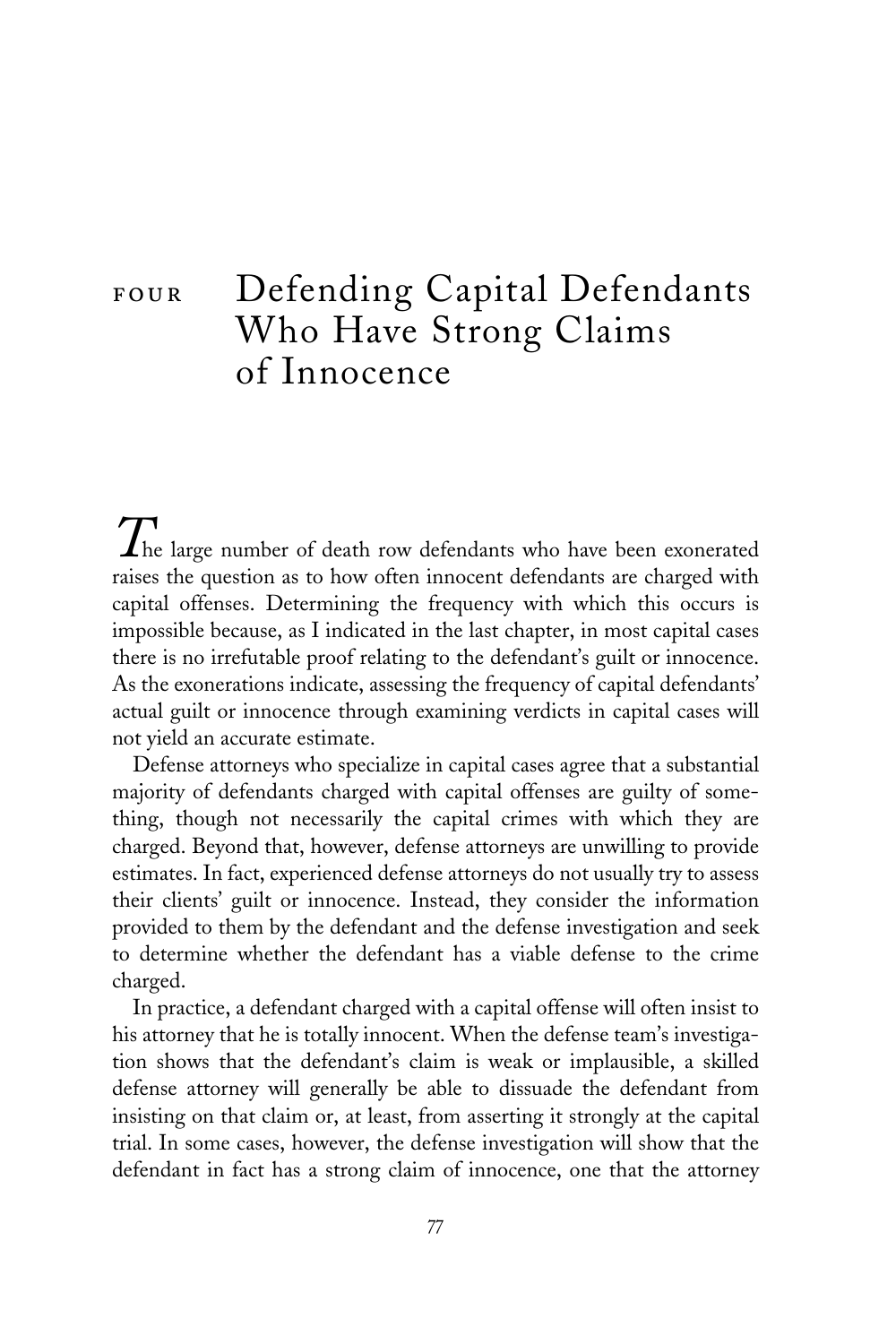believes has a significant chance of success. When this occurs, the attorney will often have to confront difficult issues in preparing for trial and, in the event the defendant is convicted of the capital offense, deciding what, if any, evidence will be presented at the penalty trial.

When the defendant has a strong claim of innocence, he may believe that his attorney should focus only on presenting the strongest possible defense at the guilt trial so that he will be acquitted at that stage. If the attorney expresses a desire to have the defense also prepare for a possible penalty trial, the defendant may resent the implied suggestion that a penalty trial could be necessary. His response may be, "I told you I was innocent. If you are preparing for the penalty trial, that means you don't believe I am innocent. If you don't trust me when I tell you I am innocent, I don't trust you to represent me when my life is at stake."<sup>1</sup>

A defense attorney's response to her client in this scenario is likely to vary depending on the extent of her experience with capital cases. Criminal defense attorneys lacking experience in capital cases may dismiss the importance of preparing for the penalty trial because they share their client's view that he will be acquitted of the capital offense. Michael Burt, a Federal Death Penalty Resource Counselor who frequently advises attorneys representing capital defendants,<sup>2</sup> says that lawyers with experience in ordinary criminal cases but not in capital cases often "talk themselves into thinking they don't have to worry about the penalty phase because they have a great shot of winning the case."3 Part of the problem, according to Burt, is that these attorneys often "grossly underestimate the difficulty in convincing a death-qualified jury that there is a reasonable doubt as to the defendant's guilt."<sup>4</sup> Burt states that "death-qualified juries do not evaluate evidence in the same way as other juries and are thus much more likely than other juries to credit the prosecution's evidence and less likely to acquit the defendant or to find him guilty of a lesser [i.e., noncapital] offense."5 As a result, even able and experienced criminal defense attorneys who lack expe-

1. E-mail from Michael Millman to author (Nov. 10, 2003) (on file with author).

2. Telephone Interview with Michael Burt, Federal Death Penalty Resource Attorney (Mar. 17, 2003) [hereinafter Burt Interview].

4. Burt Interview, *supra* note 2.

<sup>3.</sup> *Id.* For a fuller explanation of Burt's view on this point, see Michael N. Burt, *Overview: Effective Capital Representation in the Twenty First Century,* 1 California Death Penalty Defense Manual 7 (1998 ed.).

<sup>5.</sup> *Id.*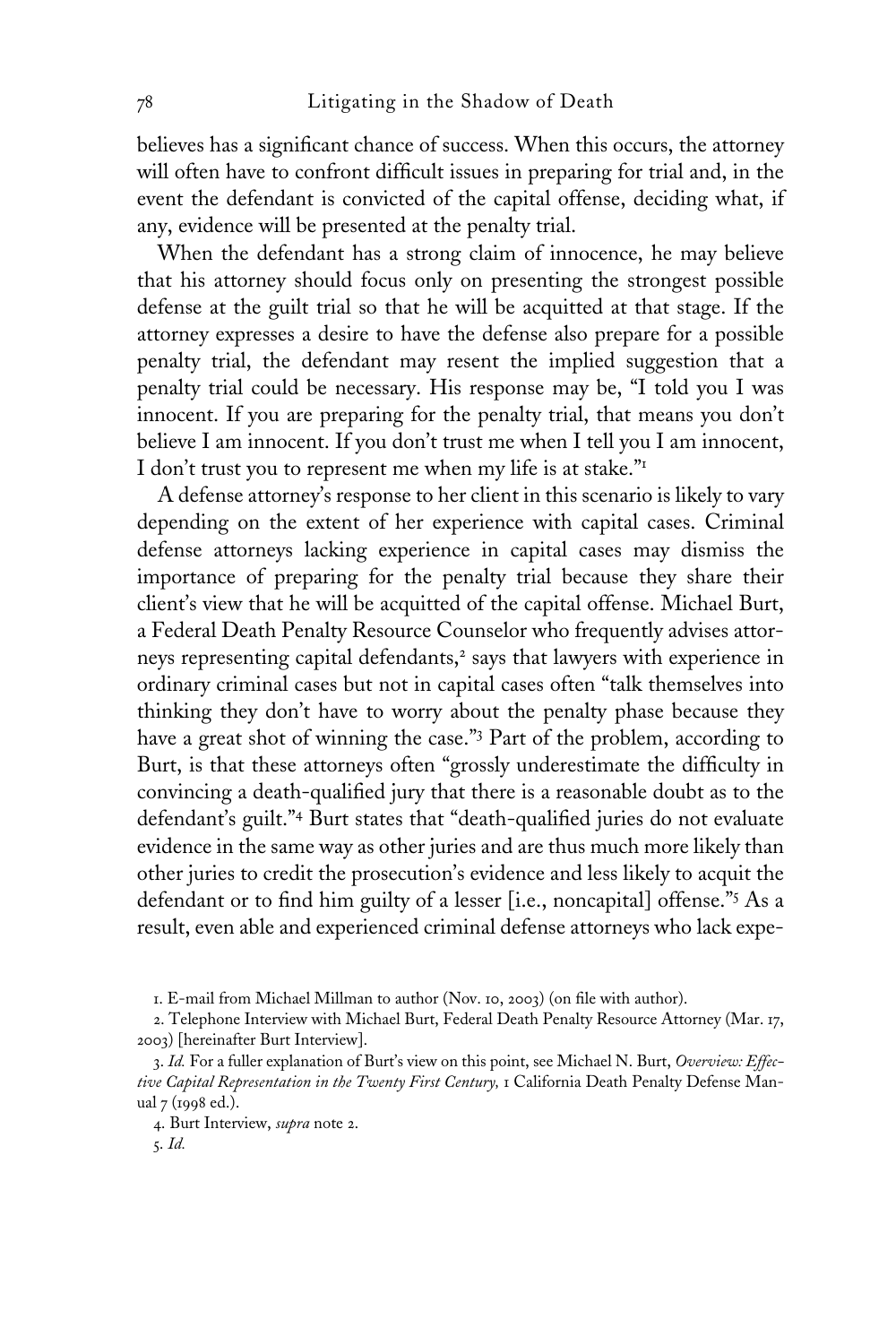rience in capital cases may fail to prepare for the penalty trial because they are confident that there will be a favorable outcome at the guilt trial.<sup>6</sup>

Burt and other attorneys who specialize in capital cases unequivocally reject this approach. Because they are aware that even defendants with very strong claims of innocence may be convicted of the capital offense, these attorneys insist that a lawyer representing a capital defendant should always prepare for the penalty trial. If the defendant objects to preparing for the penalty trial, Burt says that there are two ways to deal with his objections. If the defendant would agree that a death sentence is a worse alternative than a life sentence, the attorney can emphasize to the client that it is "always necessary to prepare for the worst."<sup>7</sup> The attorney might tell her client that, even though she is hopeful that the defendant's trial defense will be successful, she wants to be prepared for every contingency. Therefore, it is essential that the attorney be able to present persuasive mitigating evidence at the penalty trial in the event the defendant is found guilty of the capital offense.

In addition, the defense attorney can truthfully tell her client that investigating the defendant's background may lead to evidence that will assist the defense at the guilt trial.<sup>8</sup> Witnesses who are familiar with the defendant may be able to testify to his good character, thereby convincing the jury that the defendant is simply not the kind of a person who could have committed the crime.9 Or if the government is introducing the defendant's incriminating statements to establish his guilt, evidence relating to the defendant's mental problems may be presented to cast doubt on the reliability of his statements.<sup>10</sup>

When dealing with a capital defendant who persists in objecting to the

6. For an account of one such case, see Welsh S. White, *A Deadly Dilemma: Choices by Attorneys Representing "Innocent" Capital Defendants,* 102 Mich. L. Rev. 202, 203–08 (2004) [hereinafter White, *A Deadly Dilemma*].

7. Burt Interview, *supra* note 2.

8. Burt Interview, *supra* note 2; Telephone Interview with Gary Taylor, an attorney in Austin, Texas, who specializes in representing capital defendants (Mar. 25, 2003) [hereinafter Taylor Interview].

9. A defendant in a criminal case is allowed to have witnesses testify to his good character for the purpose of showing that, in view of his character traits, he was less likely to have committed the crime charged. Character witnesses often testify to the defendant's peaceful reputation, for example, for the purpose of showing the defendant was less likely to have attacked the victim.

10. Interview with John Niland, Federal Death Penalty Resource Attorney (Mar. 11, 2003) [hereinafter Niland Interview]. For an analysis of cases in which capital defendants with mental problems were convicted on the basis of police-induced false confessions, see Welsh S. White, *Confessions in Capital Cases,* 2003 U. Ill. L. Rev. 979, 995–1006.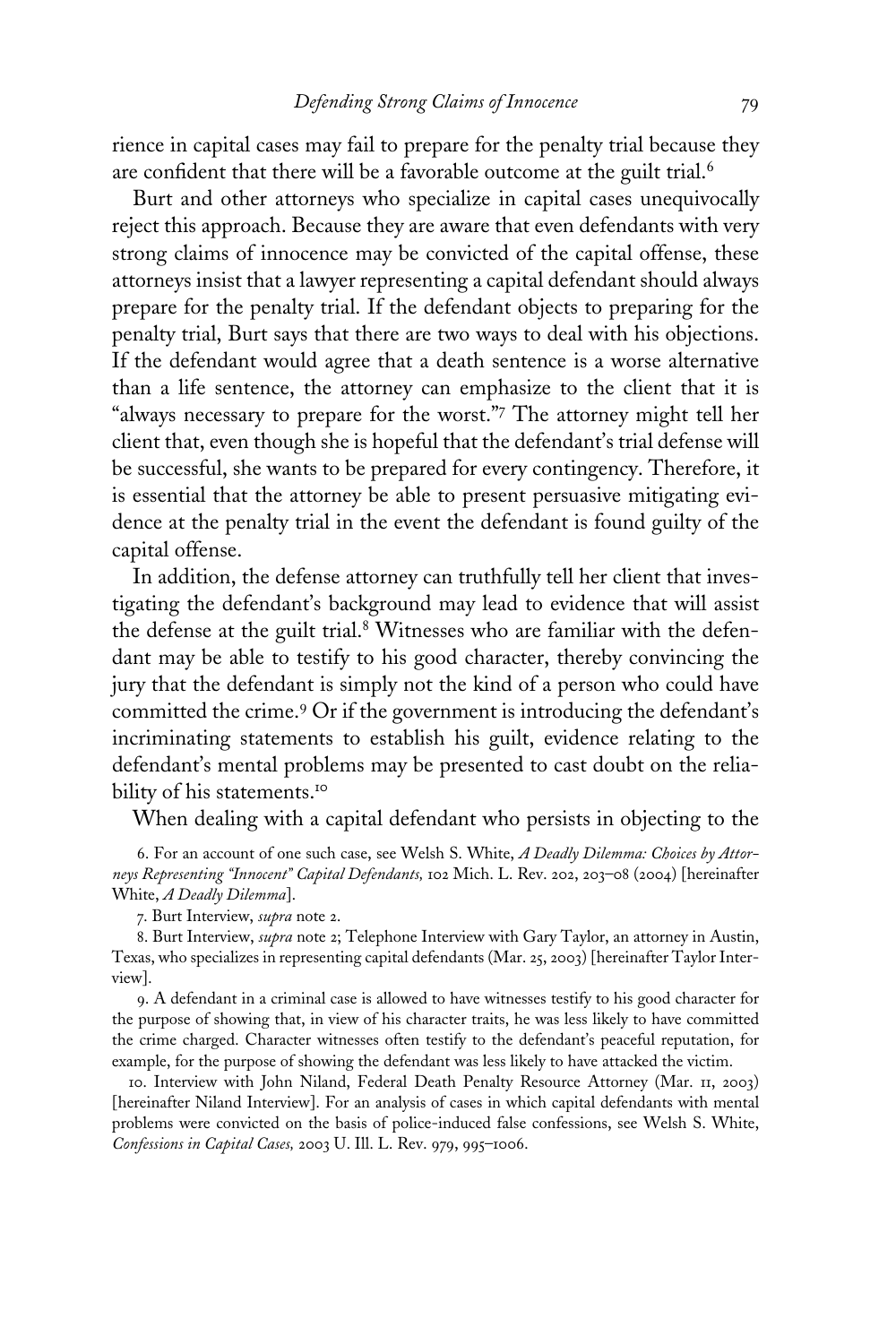introduction of mitigating evidence at the penalty trial, experienced capital defense attorneys will sometimes exert considerable pressure on the defendant to change his mind. Richard Jaffe, an Alabama defense attorney who has represented dozens of capital defendants, provides an example. Jaffe was appointed to represent Gary Drinkard at his retrial for a capital offense. At his first trial, Drinkard, who consistently maintained his innocence, had been convicted of murder and sentenced to death. During the penalty trial in that case, Drinkard's attorney presented no mitigating evidence because Drinkard had instructed him not to.11 After Drinkard's conviction and death sentence were reversed,<sup>12</sup> Jaffe and two other attorneys represented him at his second trial.<sup>13</sup>

While these attorneys were preparing for Drinkard's second trial, Drinkard indicated that, if he was again convicted of the capital offense, he still did not want to have any mitigating evidence introduced at his penalty trial. He stated that he would prefer execution to spending the rest of his life in prison. When Jaffe was informed of this, he met with Drinkard for the first time. He told Drinkard that they had a great defense team and that he thought the investigation and preparation for trial were going very well. He then told Drinkard that he could not continue to be a part of the defense team if Drinkard persisted in his refusal to have mitigating evidence introduced at a possible penalty trial. When Drinkard asked why, Jaffe replied, "I don't defend people who want to die." Drinkard then changed his mind and signed an agreement that stated that he was willing to have his attorneys present mitigating evidence on his behalf in the event that there was a penalty trial. The agreement was ultimately irrelevant, however, because Drinkard was acquitted at his second trial.<sup>14</sup>

When a capital defendant has no objection to presenting mitigating evidence at the penalty trial, the defense attorney's obligation to investigate for the purpose of presenting evidence at the penalty trial would appear to be clear. As the Court observed in *Wiggins,* the American Bar Association (ABA) Guidelines have long provided that a capital defense counsel's investigation should "comprise efforts to discover all reasonably available mitigating evidence."15 Neither the ABA Guidelines nor any other source suggests that a capital defense attorney's obligation to investigate mitigat-

<sup>11.</sup> *See Ex Parte* Drinkard, 777 So. 2d 295, 297 (Ala. 2000).

<sup>12.</sup> *See id.* at 297 (reversing conviction because evidence of prior bad acts was improperly admitted at trial). For a fuller account of the *Drinkard* case, see *supra* Chapter 3.

<sup>13.</sup> Telephone Interview with Richard Jaffe (Mar. 8, 2003) [hereinafter Jaffe Interview]. 14. *Id.*

<sup>15.</sup> Wiggins v. Smith, 123 S. Ct. 2527, 2537 (2003).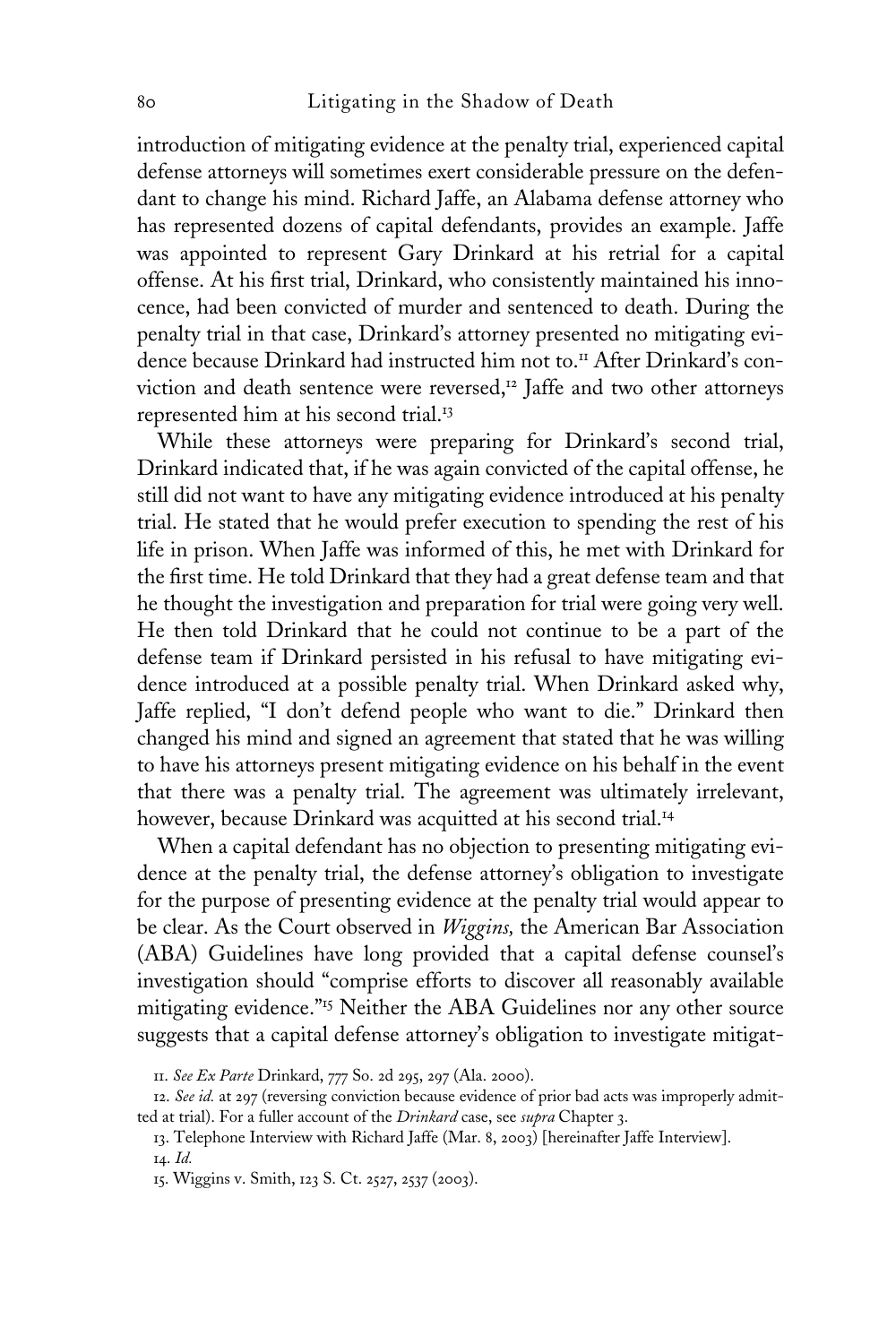ing evidence varies depending on the strength of the capital defendant's defense at the guilt trial.

Some defense attorneys may believe, however, that in certain types of cases there is no need to investigate mitigating evidence because, even if the defendant is convicted of the capital offense, the proper strategy at the penalty trial will be to rely entirely on persuading the jury that they should not sentence the defendant to death because of their lingering doubt as to his guilt. When the government's case is based on weak circumstantial evidence, for example, the defense attorney may assert: first, if the defendant is convicted, a lingering doubt argument should be made to the penalty jury; and, second, since a jury's lingering doubt as to the defendant's guilt is the factor that is most likely to lead the jury to spare the defendant's life,<sup>16</sup> the attorney should not dilute the force of the lingering doubt argument by introducing mitigating evidence relating to the defendant's background.

In order to assess this claim's validity, it is necessary to consider under what circumstances the strategy of relying solely on a claim of lingering doubt at the penalty trial is reasonable. I will thus examine penalty trial strategies adopted by experienced capital defense attorneys in cases in which a capital defendant was convicted despite asserting a strong claim of innocence at the guilt trial.

# *Penalty Trial Strategy*

Experienced capital defense attorneys uniformly reject a strategy that places undue emphasis on convincing the jury that has just convicted a defendant that there is a lingering doubt as to that defendant's guilt. As I have already indicated, jurors on a death-qualified jury are likely to evaluate evidence in a way that is strongly favorable to the prosecution. These jurors are thus significantly less likely than the normal population to perceive a lingering doubt, or any kind of doubt, as to a criminal defendant's guilt. In addition, members of any jury may believe that, once the jury has returned a guilty verdict, that verdict resolves *all* possible doubts against the

<sup>16.</sup> *See, e.g.,* William Geimer & Jonathan Amsterdam, *Why Jurors Vote Life or Death: Operative Factors in Ten Florida Death Penalty Cases,* 15 Am. J. Crim. L. 1, 51–52 (1994) (interviews from jurors in ten Florida cases indicated that jurors' lingering doubt as to the defendant's guilt was the most important factor to jurors who voted for life imprisonment). *See generally* Scott E. Sundby, *The Capital Jury and Absolution: The Intersection of Trial Strategy, Remorse, and the Death Penalty,* 83 Cornell L. Rev. 1557, 1577 n.44 (1998) (summarizing data relating to jurors' views of lingering doubt).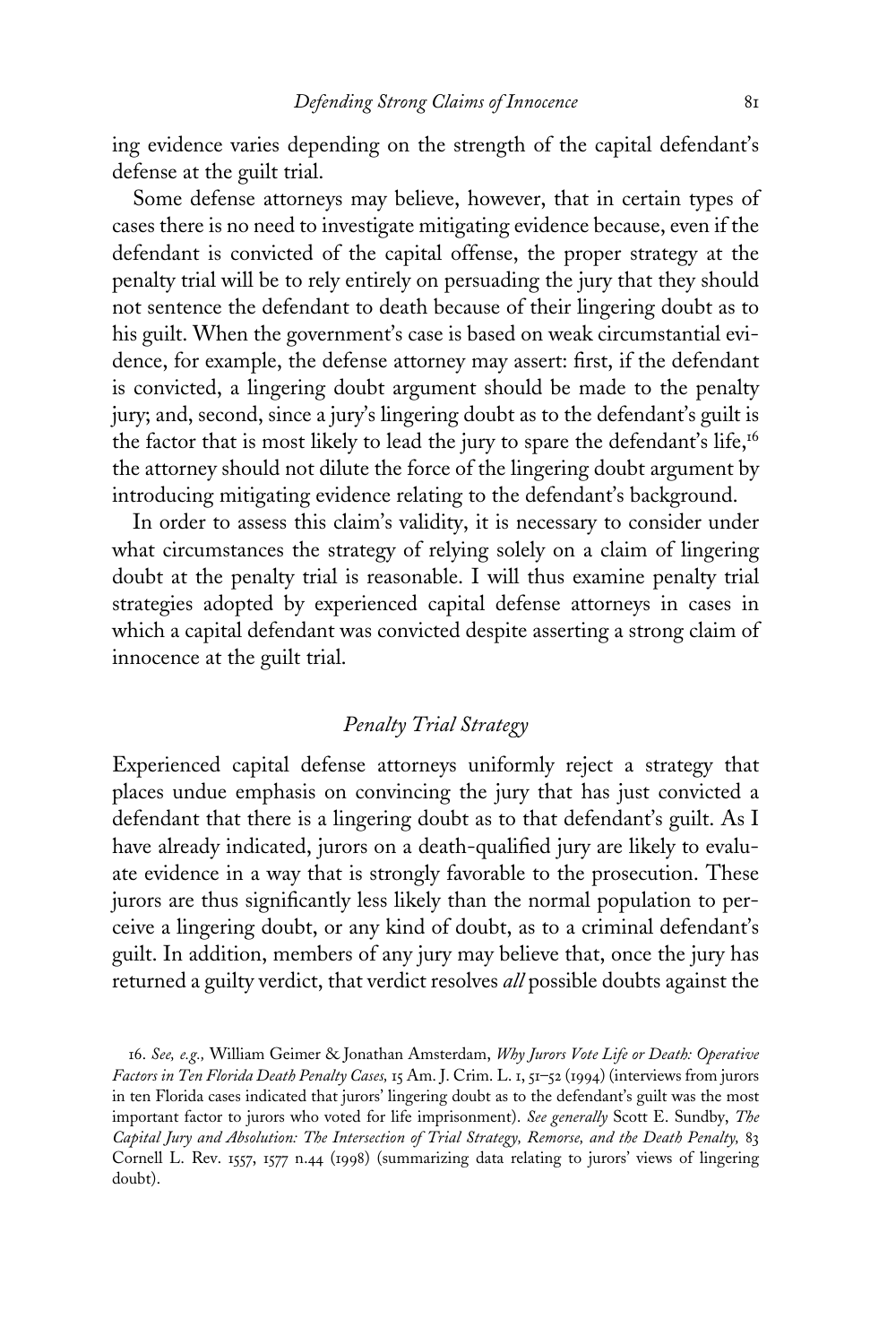defendant.<sup>17</sup> Indeed, they may feel that a defense attorney's argument that there is still a lingering doubt as to guilt is disrespectful to the jury in the sense that it challenges the legitimacy of their recently returned verdict.<sup>18</sup>

Experienced capital defense attorneys thus conclude that even in cases where a strong claim of innocence has been presented at the guilt trial, sometimes the defense should make no reference to lingering doubt at the penalty trial. Instead, the defense should take the position that the guilt and penalty trials are completely separate proceedings. If one attorney represented the defendant at the guilt trial, it may be helpful to have a new attorney represent him at the penalty trial. That attorney may begin by telling the jury that the defense accepts the jury's verdict. She will then explain that the case has now entered a new stage in which the jury will have to decide whether the defendant will be sentenced to death or life in prison and that, in deciding this question, they will need to "look at who the defendant is."19 The attorney will then proceed to present mitigating evidence that will explain the defendant's background, including his childhood, his mental health, the difficulties he has encountered, his accomplishments, and other circumstances, including perhaps "the suffering the defendant's family will go through if the defendant is sentenced to death."<sup>20</sup> Although the attorney may hope that some jurors will refuse to vote for the death penalty because they have a lingering doubt as to the defendant's guilt,<sup>21</sup> she may decide not to refer to this possibility during the penalty trial but instead focus entirely on presenting mitigating evidence that will provide the jury with a multilayered picture of the defendant.

As in every capital case, defense attorneys who have presented a claim of innocence at the guilt trial will have to make choices as to the nature of the mitigating evidence to be presented at the penalty trial. In a typical case,

17. *See* Sundby, *supra* note 16, at 1576–80 (after returning a guilty verdict, penalty jurors frequently fail to perceive a difference between reasonable and residual doubt; rather, they view their verdict as foreclosing any doubt as to the defendant's guilt).

18. *Id.* at 1578 (some jurors feel insulted at the suggestion that they should have lingering doubts; these jurors fervently believe that they "would not have convicted the defendant in the first place had any such doubt existed").

19. Burt Interview, *supra* note 2.

20. See e-mail from Stephen Bright to author (Aug. 31, 2003) (on file with author).

21. According to experienced capital defense attorneys, juries in capital cases sometimes decide during the guilt trial that they will not impose the death sentence. Jurors who have some doubt as to the defendant's guilt may agree to vote for a guilty verdict only on the condition that the jury will not impose the death sentence. Telephone Interview with Stephen Bright (Mar. 6, 2003) [hereinafter Bright Interview]; Telephone Interview with David Bruck, Federal Death Penalty Resource Attorney (Apr. 6, 2003) [hereinafter Bruck Interview].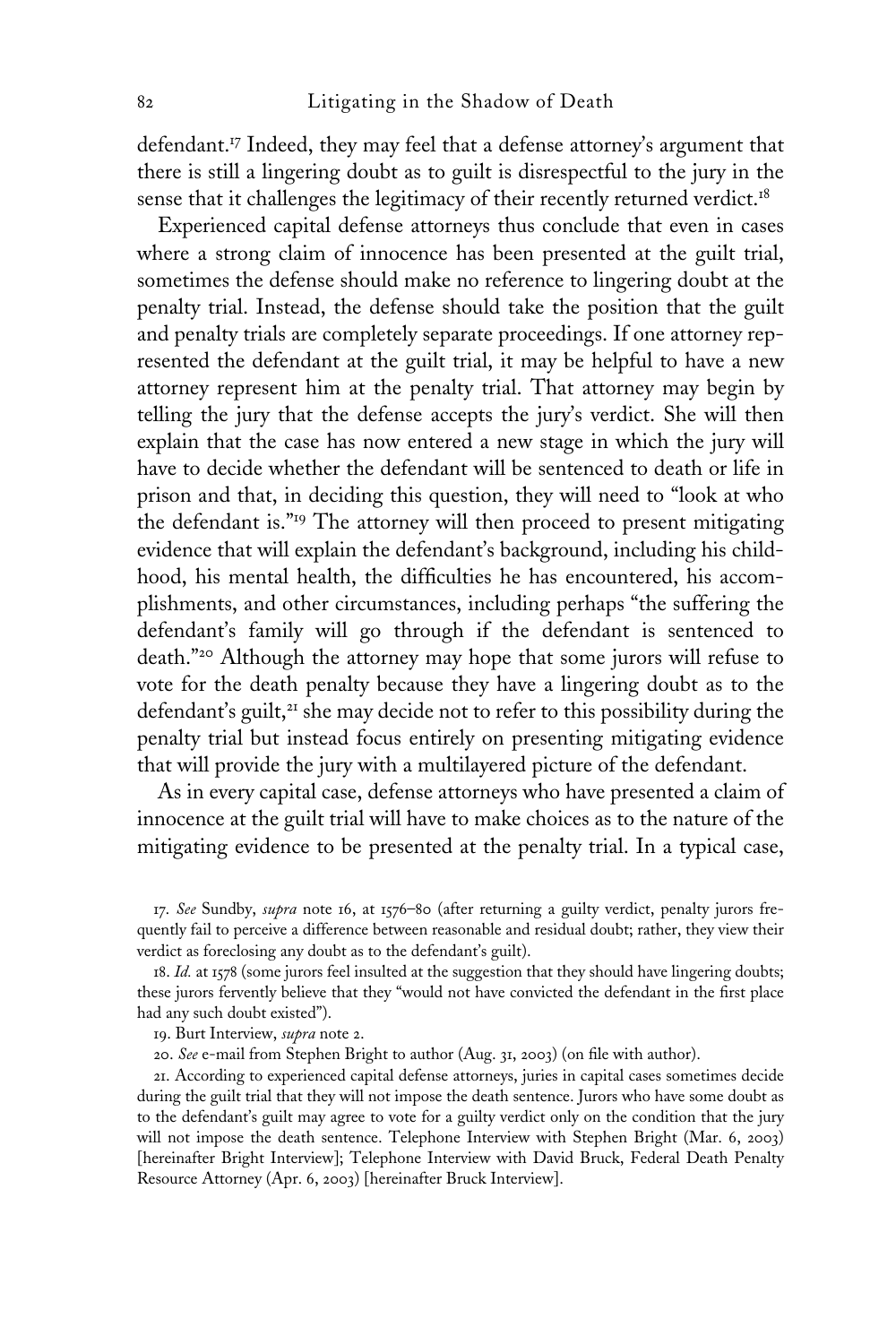the investigation of the defendant's social history will yield a wide array of evidence, including evidence relating to the defendant's troubled childhood and impaired mental health, as well as evidence relating to his positive accomplishments. Some of this evidence could be presented at the penalty trial in order to explain why the defendant committed the crime: perhaps his mental problems reduced his ability to control his conduct, or the abuse he was subjected to as a child made him more prone to respond aggressively to stressful situations.<sup>22</sup>

In cases where the defense has presented a strong claim of innocence at the guilt stage, experienced capital defense attorneys state that they will be less likely to introduce mitigating evidence designed to explain why the defendant committed the crime. Their reasoning is that it is essential for the defense to maintain a consistent theory throughout the capital trial.<sup>23</sup> If the defense has maintained during the guilt trial that the defendant did not commit the offense, introducing evidence at the penalty trial that seems to explain why he committed it may lead the jury to view the defense as disingenuous. If the defense's penalty trial evidence provides an explanation for why the defendant is likely to respond to a stressful situation with violence, for example, the jury may feel that the defense attorney should have presented this evidence at the guilt stage rather than asserting a claim of innocence without providing information that would have helped the jury assess that claim.

When it is possible, the defense will thus try to present only mitigating evidence at the penalty trial that is consistent with the defendant's claim of innocence at the guilt trial. Such evidence, which attorneys refer to as "good guy" evidence, may include evidence relating to the defendant's good character, his good employment record, or the help he has provided to others in various situations.<sup>24</sup> Even if strong evidence of this type is unavailable, the defense might at least be able to present testimony that the defendant is a nonaggressive individual who does not have a prior history of violent behavior.

If significant "good guy" evidence is introduced, it will dovetail with the

<sup>22.</sup> *See* Welsh S. White, *Effective Assistance of Counsel in Capital Cases: The Evolving Standard of Care,* 1993 U. Ill. L. Rev. 323, 360–65 [hereinafter White, *Effective Assistance*].

<sup>23.</sup> *See* Andrea D. Lyon, *Defending the Death Penalty: What Makes Death Different?,* 42 Mercer L. Rev. 695, 708 (1991).

<sup>24.</sup> In some cases, capital defense attorneys will be able to introduce evidence relating to the defendant's positive contributions in prison. In one case, the defendant's mitigating evidence related to the fact that he had defused a dangerous situation in prison, thereby probably saving another prisoner's life. Jaffe Interview, *supra* note 13.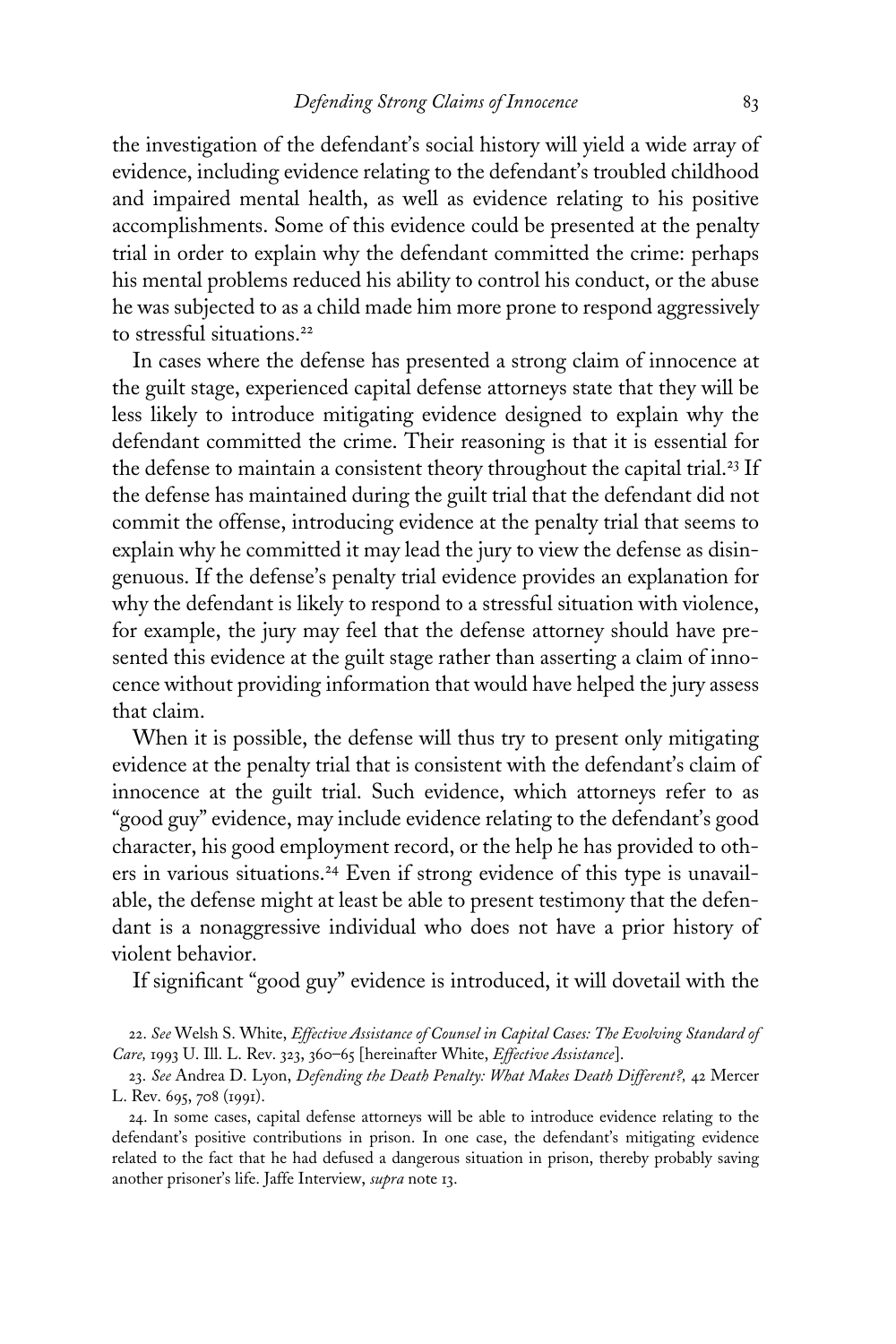claim of innocence asserted at the guilt trial. Through presenting this evidence, the defense attorney hopes to revive any doubts that members of the jury may have had as to the defendant's guilt. In the course of explaining who the defendant is, the defense attorney hopes to reinforce the idea that the defendant is *not* the kind of person who would have committed this crime. Some experienced capital defense attorneys can recall cases in which, after they had presented strong "good guy" mitigating evidence, the penalty jury not only declined to impose the death penalty but asked if they could change the guilty verdict they had rendered at the guilt trial,<sup>25</sup> a possibility that is foreclosed by the rule that a jury cannot change its verdict after it has been accepted by the court.<sup>26</sup>

Unfortunately, in some cases in which the defendant has maintained his innocence during the guilt trial, "good guy" evidence that could buttress this claim at the penalty trial will be noticeably lacking. The only potential mitigating evidence will be witnesses who may be able to provide a sympathetic portrait of the defendant but can do so only by testifying to his problems, which may include, for example, "severe mental impairment perhaps resulting from organic brain damage and a profoundly troubled childhood in which the defendant was subjected to horrendous abuse and profound neglect."<sup>27</sup> Evidence of this type is double-edged: on the one hand, by providing jurors with a fuller understanding of the defendant's history, it may cause them to empathize with him; on the other hand, it has the potential for not only eliminating jurors' lingering doubts as to the defendant's guilt, but also strengthening their perception that sparing his life will enhance the danger to society, a consideration that empirical data indicates will weigh heavily in the penalty jury's decision.<sup>28</sup>

25. Telephone Interview with Michael Charlton (Mar. 10, 2003) [hereinafter Charlton Interview]; Niland Interview, *supra* note. 10.

26. In determining the scope of a jury's authority to change its verdict in a capital case, courts have invariably concluded that "the authority of a jury to amend or correct a criminal verdict terminates with the beginning of the next phase of the proceeding." *See* David J. Marchitelli, Annotation, *Criminal Law: Propriety of Reassembling Jury to Amend, Correct, Clarify, or Otherwise Change Verdict after Jury Has Been Discharged, or Has Reached or Sealed its Verdict and Separated,* 14 A.L.R. 5th 89, 172 (1993).

27. Charlton Interview, *supra* note 25. According to Stephen Bright, it is not at all unusual for a capital defendant to have this kind of background. Bright Interview, *supra* note 21.

28. Results from the Capital Jury Project show that jurors "who believed the defendant would be a future danger [were] more likely to vote for death . . . than [those] who believed otherwise." John H. Blume, Theodore Eisenberg & Stephen P. Garvey, *Lessons from the Capital Jury Project, in* Beyond Repair? America's Death Penalty, 144, 164–65 (Stephen P. Garvey ed., 2003). Such jurors fear that "unless the defendant is executed he will be released from prison too soon." *Id.* at 176. Death, they believe, is "the only real way to guarantee the defendant's incapacitation." *Id.*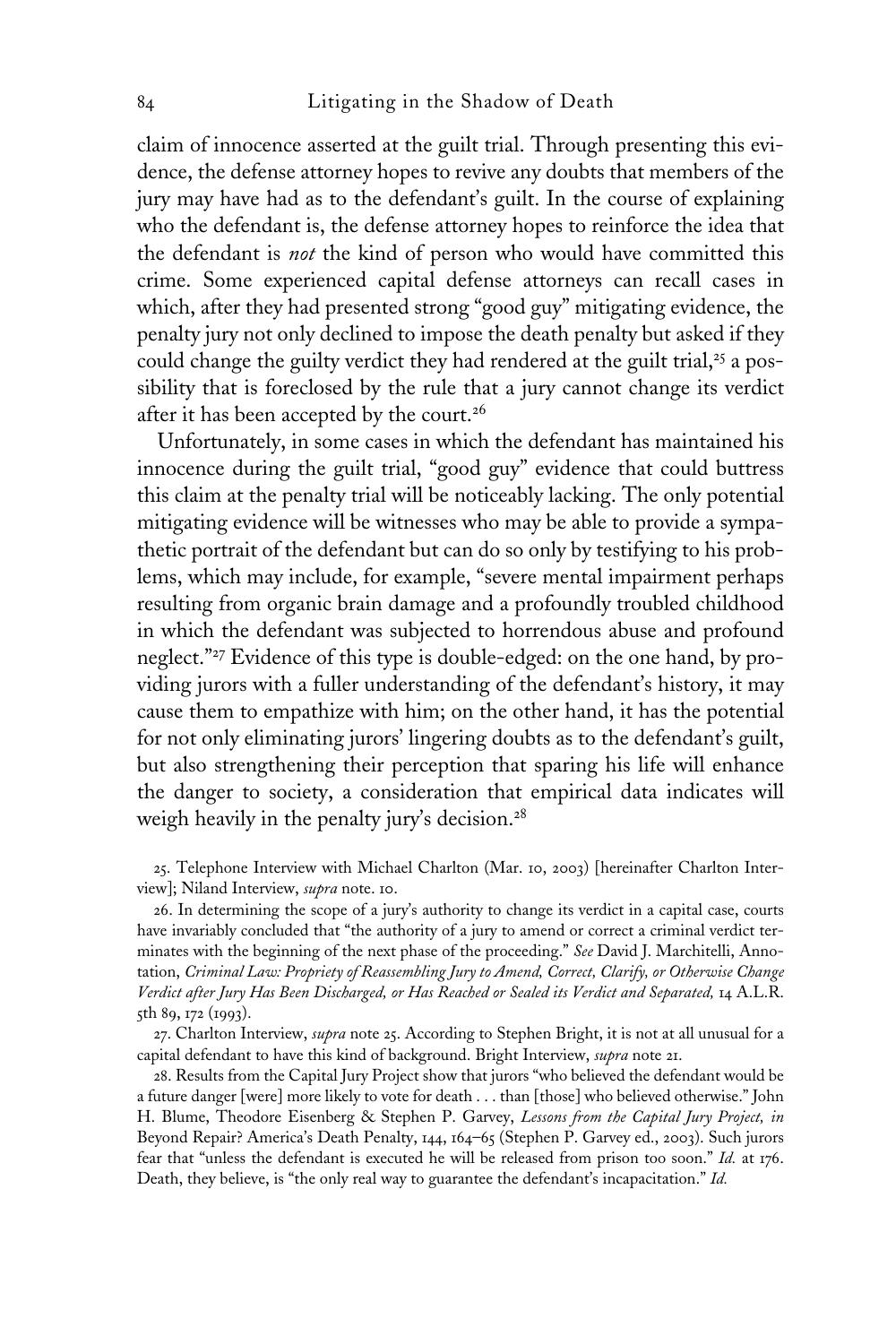The choice of whether to present double-edged mitigating evidence or to present little or no mitigating evidence might seem to present a dilemma for a capital defendant's attorney. When confronted with this choice, however, experienced capital defense attorneys invariably conclude that mitigating evidence must be presented, even if there is some chance that the jury may view it as double-edged. Stephen Bright states that in a capital case defense counsel should always present mitigating evidence that will explain the defendant's background and history to the jury, thereby enabling the jury to gain an understanding of the defendant as a person.<sup>29</sup> As another experienced attorney explains, "[y]ou have to put the jury in the defendant's neighborhood" so that it will be able to "understand where he's been" and "what it was like growing up in the way he did."<sup>30</sup>

# *Arguing Lingering Doubt at the Penalty Trial*

Even though arguing lingering doubt to the penalty jury is often risky, experienced capital defense attorneys believe there are situations in which such arguments should be made. In deciding whether to argue lingering doubt, these attorneys will consider various factors, including the length of the jury's deliberations, the strength and nature of both the government's and the defendant's case, the nature of the defense's possible penalty trial evidence, and the law of the jurisdiction relating to whether evidence or argument relating to lingering doubt may be presented. In most cases, these same factors will also play an important role in determining the content of the attorney's lingering doubt argument, the extent to which the attorney will introduce other mitigating evidence, and the ways in which the attorney will interweave the arguments relating to lingering doubt with those relating to the other evidence. In order to illustrate experienced capital defense attorneys' strategies, I will provide examples of several lingering doubt arguments and then a fuller description of two penalty arguments, which illustrate the context in which lingering doubt arguments are presented and the methods through which skilled capital defense attorneys interweave these arguments with those based on different types of mitigating evidence.

<sup>29.</sup> Bright Interview, *supra* note 21.

<sup>30.</sup> Charlton Interview, *supra* note 25.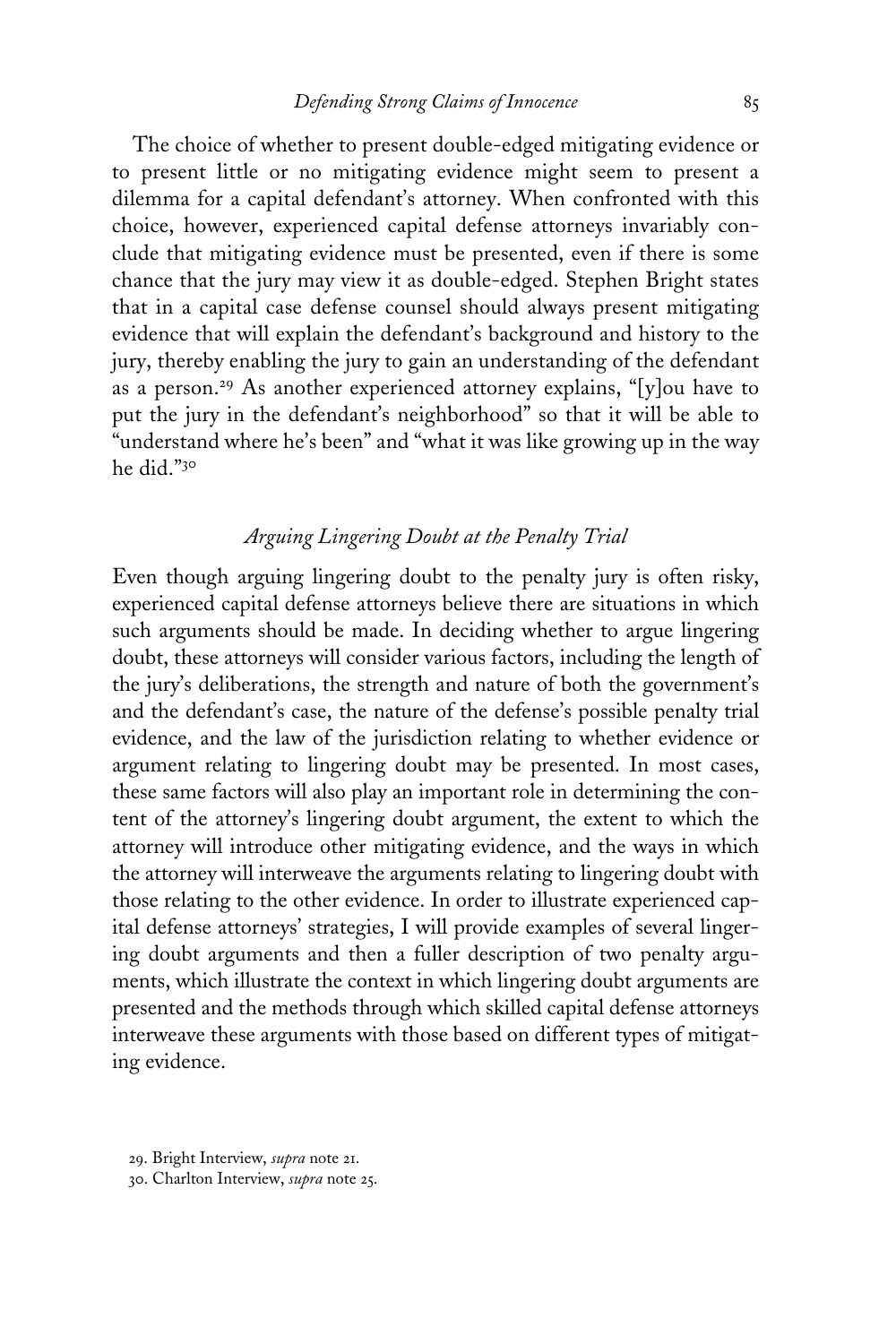# *Examples of Lingering Doubt Arguments*

In some cases, an experienced capital defense attorney will decide to argue lingering doubt only if the jury's lengthy deliberations at the guilt stage signal that at least some of the jurors had doubts as to the defendant's guilt of the capital offense. $3<sup>T</sup>$  When the jury's deliberations indicate the possibility of such doubts, the defense attorney will refer to the deliberations in her closing argument, explaining to the jurors that, if any of them had doubts as to the defendant's guilt for the capital offense, this provides a reason why they should vote against the death penalty.

This kind of argument can be effective even if the issue that precipitated lengthy jury deliberations related to the defendant's degree of guilt rather than his total innocence. In a case involving William Brooks, a young African American charged with robbing, raping, and intentionally shooting a young white woman to death, for example, Brooks's attorney, Stephen Bright, did not dispute that Brooks had robbed, raped, and shot the young woman, causing her death. The defense did maintain, however, that the shooting was accidental rather than intentional. At the guilt trial, the jury adjudicated Brooks guilty of capital murder, but only after engaging in lengthy deliberations relating to the question of whether the shooting was intentional or accidental.32

In his penalty trial argument, Bright referred to the jury's lengthy deliberations as a reason why they should not impose the death penalty:

And we told you about the circumstances of the gun going off and you spent a day agonizing over that and I'm sure discussing it back and forth and you came to the decision you came to. But I'd suggest to you, ladies and gentlemen, that part of that struggle is a reason for voting for a life sentence in this case, the fact that it was a close question, a difficult question, a question that obviously some of you had different views about before you came to an ultimate agreement on it. But if there's some lingering question among any of you as to exactly what happened when all those events were going on out there, that's a reason to consider life and vote for life because that goes to the degree of culpability and blameworthiness in this case.33

<sup>31.</sup> Bright Interview, *supra* note 21.

<sup>32.</sup> Case Example: Presenting a Theme Throughout the Case (distributed by Southern Center for Human Rights) at 9 (jury in *Brooks* case deliberated for a day before returning a "verdict of guilty of malice murder") [hereinafter Case Example].

<sup>33.</sup> *Id.* at 23.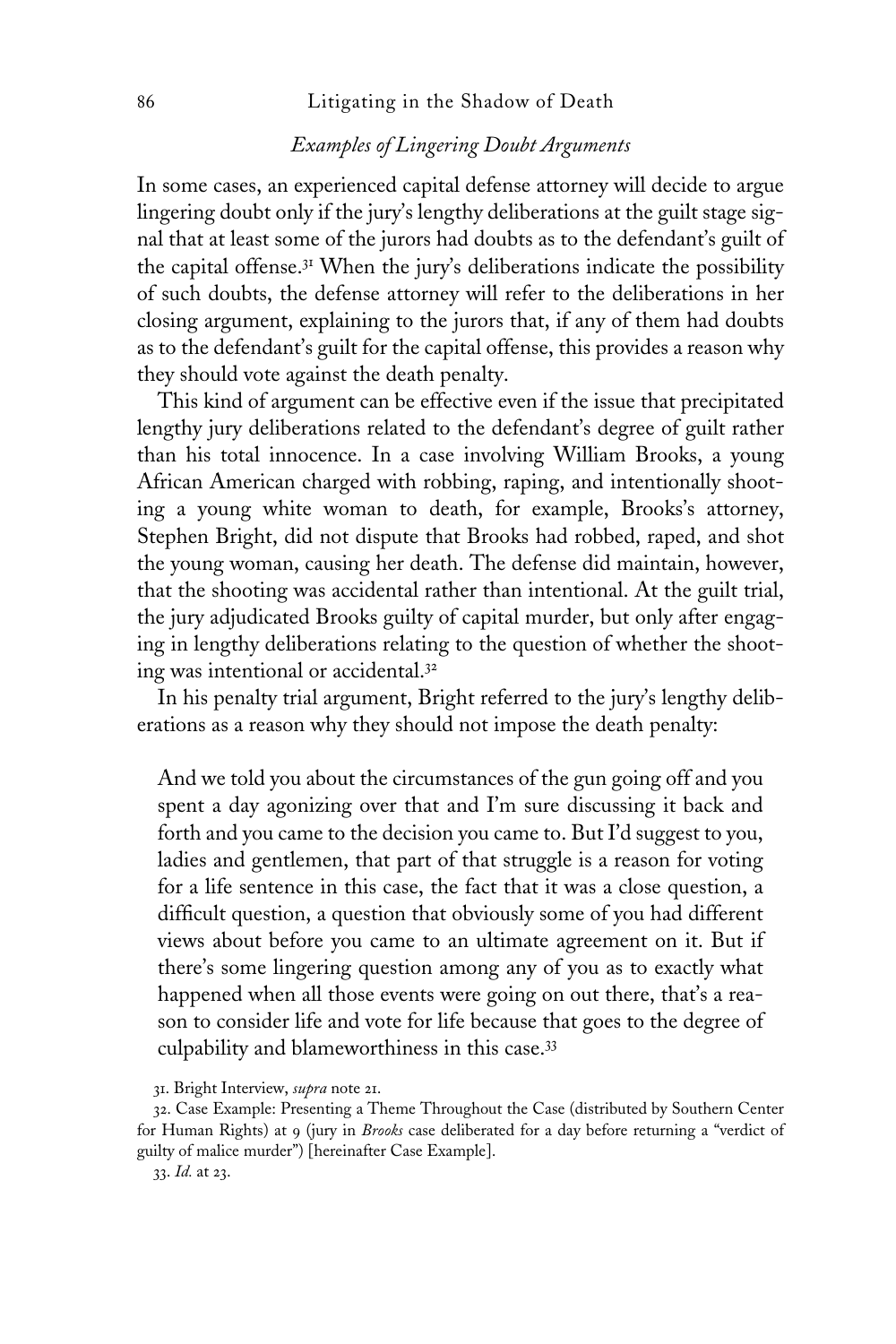Bright's argument was obviously directed to the jurors who had earlier experienced difficulty in concluding that the defendant intentionally shot the victim. While not criticizing those jurors' decisions to join with the majority in returning a verdict of guilty of capital murder, Bright's argument emphasized that each juror should reconsider whether she had any lingering doubt as to the defendant's guilt and, if she had such a doubt, use it as a basis for declining to vote for the death sentence.

When the government's case has obvious weaknesses—a key government witness has been shown to be unreliable, for example—the defense attorney may decide to make a lingering doubt argument in a way that exploits that weakness. In making this argument, the attorney will generally be careful to avoid any express or implied criticism of the jury's verdict. David Bruck, a federal Death Penalty Resource Attorney, observes that, in such cases, he will sometimes begin his argument relating to lingering doubt by telling the jury that, based on the evidence they had to work with and the standard of proof they were required to apply, their verdict was reasonable.34 After thus making it clear that he respects the jury's verdict, Bruck will explain that the jury should adopt a different perspective in deciding whether the evidence is strong enough to warrant a death sentence.

Bruck's lingering doubt argument on behalf of Paul Mazzell, a South Carolina capital defendant, provides an apt example. At Mazzell's guilt trial, the chief government witness was Danny Hogg, who testified under a grant of immunity that he and another man obeyed Mazzell's orders to bring the victim to Mazzell and that Mazzell alone killed the victim. Hogg's testimony was impeached by his past criminal record, his own admission that he had given false testimony at an earlier trial, and his admission that his grant of immunity would be revoked if the government concluded that he himself had killed the victim.<sup>35</sup> Three witnesses testified that Hogg had in fact killed the victim, and the prosecutor acknowledged to the jury that Hogg was not a believable witness.<sup>36</sup> The jury nevertheless convicted Mazzell of capital murder.

At the penalty trial, Bruck began his lingering doubt argument as follows.

36. *Id.*

<sup>34.</sup> Bruck Interview, *supra* note 21.

<sup>35.</sup> State v. Merriman, 337 S.E.2d 218, 227 (S.C. Ct. App. 1985).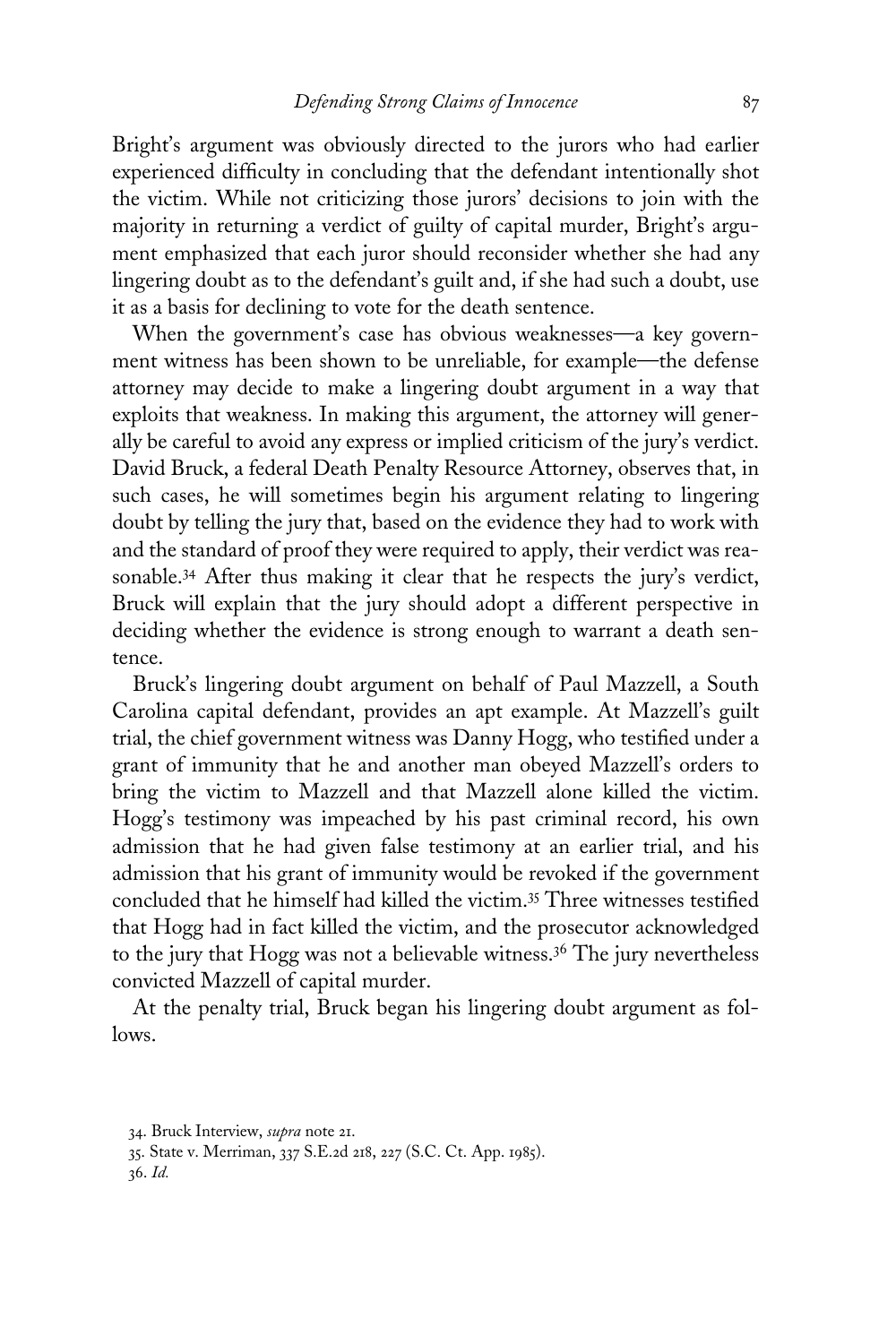I want to preface this by saying again that what I'm about to say is not to quarrel with your verdict or say you made a mistake. You took the evidence as it existed in the courtroom during the past week or two; and you, consistent with your oath, applied your good judgment to that evidence, and you found beyond a reasonable doubt that Paul was guilty. And I'm not going to quarrel with that in any way, shape or form.

Bruck then moved to the question of how the jury should approach the evidence in deciding the question before them at the penalty stage.

The evidence presented to you, as it had been pulled together by the State over the last week or two, was guilty; but before you can put this man to death based on that evidence you have to be sure of [another] thing beyond a reasonable doubt, and that is that the evidence that was given to you and that you had to make do with as it had been pulled together and hammered into shape by the time you had to deliberate, that that evidence will never, never change. And you have to be sure of that beyond a reasonable doubt. Y'all know exactly what I'm talking about.

You have to be sure beyond a reasonable doubt that Mr. Hogg won't come up next month, next week, ten years from now, long after Paul has been executed and buried and, for whatever reasons of his own, his interests having changed, he's not going to come along and say: "Well, I'm kind of embarrassed to say this now, but I didn't tell the truth at the trial." You have to be sure of that because, if Paul was still doing his life sentence in prison and Mr. Hogg happened to say that, something can be done about it; but if he's executed, it can't.37

The argument that the jury's verdict at the guilt stage may be erroneous will have special resonance with jurors who are aware of cases in which convicted capital defendants have been exonerated. When making a lingering doubt argument, some attorneys directly refer to these cases. David Wymore, the Chief Public Defender for the State of Colorado, will sometimes ask the penalty jury, "How do you think the innocent defendants got onto death row? Was it just the cops? Don't you think there was a jury there? There were 12 decent people. How did they get

<sup>37.</sup> *Id.,* Record 1993 [hereinafter Merriman Record].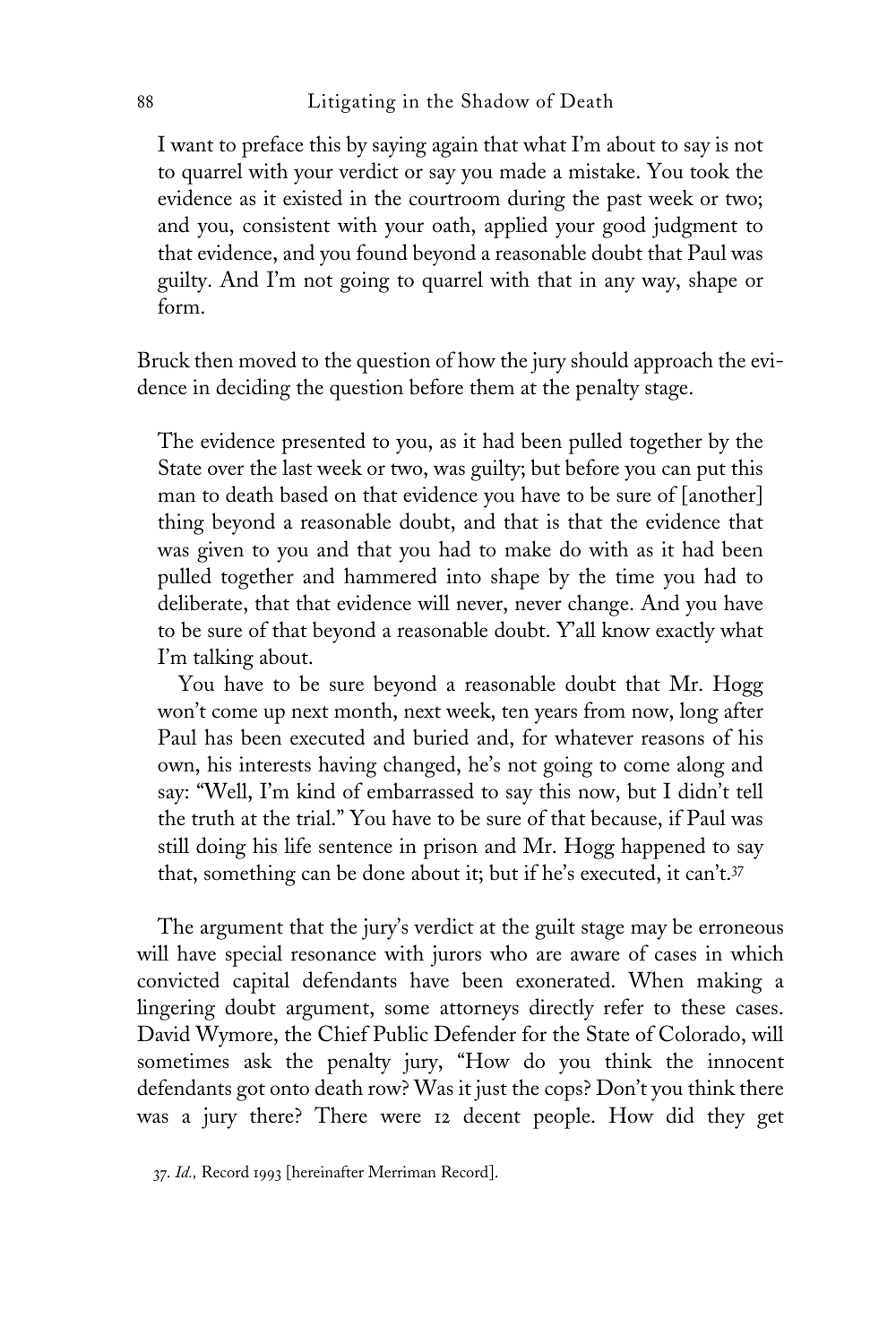buffaloed?"<sup>38</sup> Other attorneys are less confrontational. The attorney may begin by telling the jury that she respects its verdict but in reaching the judgment that an individual is guilty of a crime, "we are dealing with human institutions that we know are fallible."39 The attorney may then refer to cases in which defendants convicted of crimes were later exonerated and state that in those cases the government's evidence seemed to establish the defendant's guilt and the juries that convicted those defendants were convinced that their verdicts were correct.40

In some cases, the attorney will seek to draw even closer parallels between the present case and prior wrongful convictions. When the prosecution's case has obvious weaknesses, Bruck will tell the jury that in cases in which convicted defendants were later exonerated there were "always warning signs."41 He will then explain some of the types of evidence that constitute warning signs—government witnesses who change their stories, for example, or disputed forensic evidence—and show that those same warning signs are present in the case before them.<sup>42</sup>

In arguing lingering doubt to the penalty jury, an experienced capital defense attorney will often assert that the jury should not impose the death penalty unless they find that the government's evidence meets a higher standard of proof than the beyond a reasonable doubt standard that governed their deliberations at the guilt stage. Michael Burt states that in California a capital defendant's attorney will sometimes begin orienting jurors as to the differing standards of proof at the voir dire stage.43 The attorney may even use one or more diagrams to illustrate the different standards of proof required at different stages of the proceedings, including perhaps reasonable suspicion to detain the defendant, probable cause to arrest him, proof beyond a reasonable doubt to convict him of the capital offense, and proof beyond *any* doubt to sentence him to death.44 After the defendant has been convicted of the capital offense, the attorney at the penalty trial will then refer to the earlier schematic presentation and remind the jury that they should not impose the death penalty unless the evidence of guilt meets the most stringent standard. In some California cases, this argument

<sup>38.</sup> Telephone Interview with David Wymore, Chief Deputy Public Defender for the State of Colorado (Jan. 21, 2004).

<sup>39.</sup> Burt Interview, *supra* note 2.

<sup>40.</sup> Bruck Interview, *supra* note 21; Burt Interview, *supra* note 2.

<sup>41.</sup> Bruck Interview, *supra* note 21.

<sup>42.</sup> *Id.*

<sup>43.</sup> Burt Interview, *supra* note 2.

<sup>44.</sup> *Id.*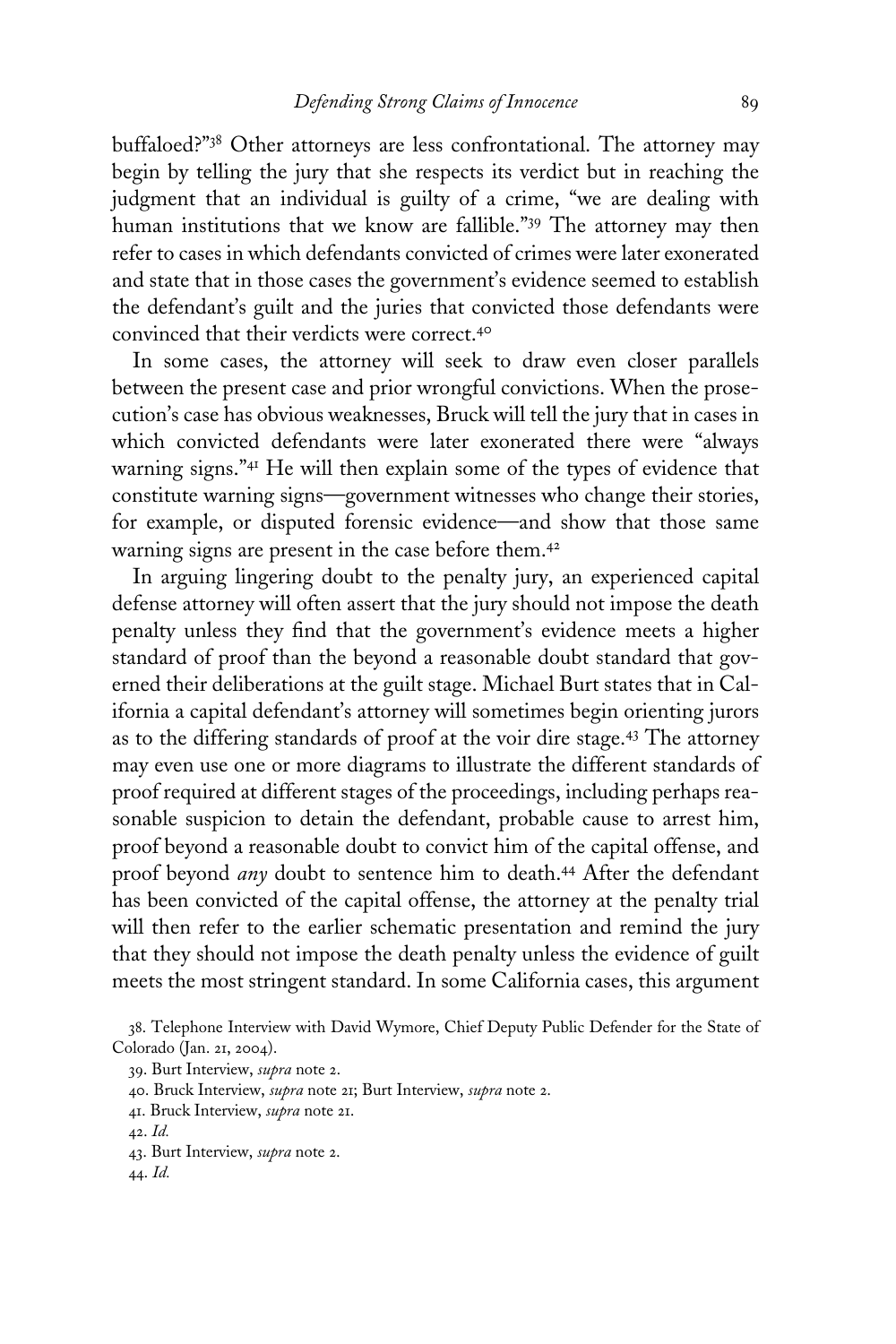will be especially effective because the trial judge's lingering doubt instructions will reinforce the attorney's argument that the prosecution's evidence of guilt should be required to meet a higher standard of proof at the penalty stage.<sup>45</sup>

Even when they expect no help from the judge's instructions,<sup>46</sup> however, experienced capital defense attorneys will still sometimes argue that the jury should apply a higher standard of proof before imposing a death sentence. In some jurisdictions, the prosecutor may object to this argument on the ground that no higher standard of proof is required. But even if the judge sustains a prosecutor's objection, the defense may benefit. The objection will call the jury's attention to the issue of lingering doubt and perhaps signal to them that the prosecutor does not believe that his case has been proved beyond *any* doubt. The prosecutor's objection, moreover, may give the defense attorney an opportunity to reinforce to the jury the message that it has the ultimate responsibility for deciding whether the death penalty should be imposed.

In the *Mazzell* case, for example, after pointing out to the jury that it was possible that the chief government witness might later change his story, Bruck added that he didn't know whether that would happen. When he next addressed the level of proof the jury should require to sentence the defendant to death, the prosecutor objected.

- mr. bruck: But before you put a man to death on their testimony, you have to be sure beyond all doubt that it will never happen. And that's ridiculous. Who can be sure of that beyond all doubt?
- mr. stoney: Your honor, I object. The law is not all doubt. It's a reasonable doubt, your Honor.
- THE COURT: Reasonable doubt, Mr. Bruck.
- mr. bruck: Yes, sir. *The amount of doubt that you feel you're willing to tolerate before you put a man to death, of course, is between you and your own conscience.* And I won't go into that anymore.47

45. *See, e.g.,* People v. Cox, 809 P.2d 351, 386 (Cal. 1990) (holding that a jury instruction on lingering doubt may be required by statute if warranted by the evidence). *But see* People v. Medina, 906 P.2d 2, 29 (Cal. 1995) (jury may consider lingering doubts in penalty phase, but there is no federal or state constitutional right to a jury instruction).

46. In most jurisdictions, the judge will not instruct the penalty jury that their lingering doubt as to the defendant's guilt may be considered as a mitigating circumstance. *See, e.g.,* Franklin v. Lynaugh, 487 U.S. 164, 172–73 (1988); Melson v. State, 775 So. 2d 857, 898 (Ala. Crim. App. 1999). *See generally* White, *A Deadly Dilemma, supra* note 6.

47. Merriman Record, *supra* note 37, at 1993–94 (emphasis added).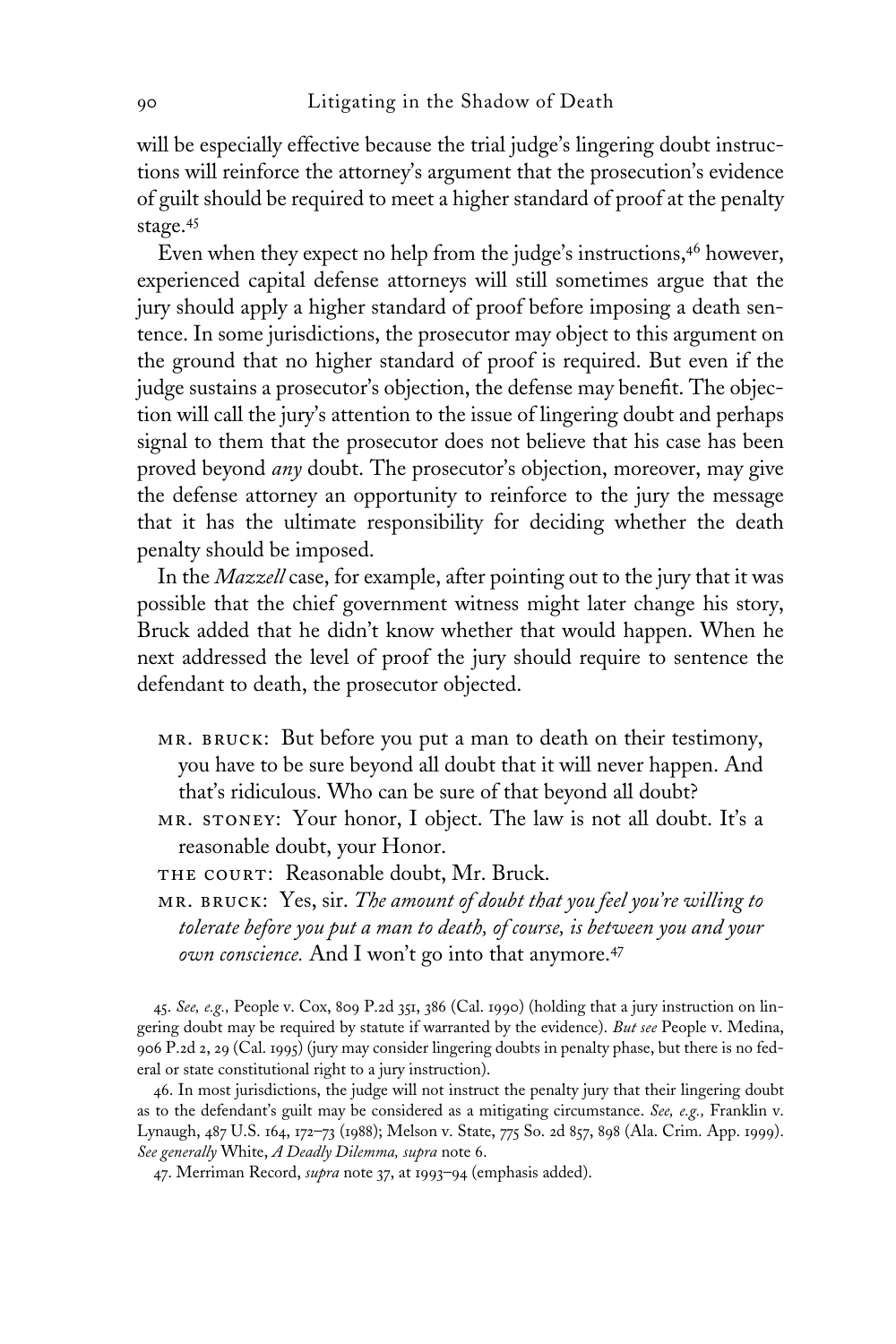Bruck, however, did further refer to the subject of the standard of proof. After talking about mistakes that have been made in the court system, he emphatically stated, "The death penalty is for cases where there can't have been any kind of mistake, and this is just not such a case."48 After explaining why Mazzell's case was one in which there could have been a mistake, Bruck adverted to the prosecutor's earlier objection, using it to emphasize the jury's responsibility for determining whether a death sentence should be imposed.

Mr. Stoney jumps up and objects and says: "Well, it's not beyond all doubt. It's just beyond a reasonable doubt." Well, that's fine for him to say, and that's fine for the law to say; but the responsibility for whether Paul Mazzell lives or dies is not on Mr. Stoney. It's not even on Judge Fields. It's on each individual one of you.49

Through this argument, Bruck effectively communicated to the jury the reasons why it would be appropriate for them to decline to impose the death penalty unless the prosecutor established the defendant's guilt beyond any doubt.

Excerpts from two penalty trial arguments provide a fuller picture of the strategic choices that skilled defense attorneys make when presenting a lingering doubt argument. In particular, the arguments in these two cases one from California and one from New York—illustrate the ways in which different attorneys direct the jury's attention to the issue of lingering doubt, interweave arguments relating to lingering doubt with arguments based on mitigating evidence, and highlight the importance of humanizing the defendant so that the jury will have a reason to spare his life.

#### *The* Henderson *Case*

Philip Henderson was convicted of capital murder in California, a state that allows the fullest consideration of lingering doubt as a mitigating factor. Henderson, represented by Michael Burt and James Pagano, was charged with four counts of first-degree murder and one count of auto theft.50 Ray and Anita Boggs, their one-year-old child, Ray Jr., and Anita

48. *Id.* at 1995.

49. *Id.* at 1996.

<sup>50.</sup> People v. Henderson, 275 Cal. Rptr. 837, 839 (Cal. Ct. App. 1990).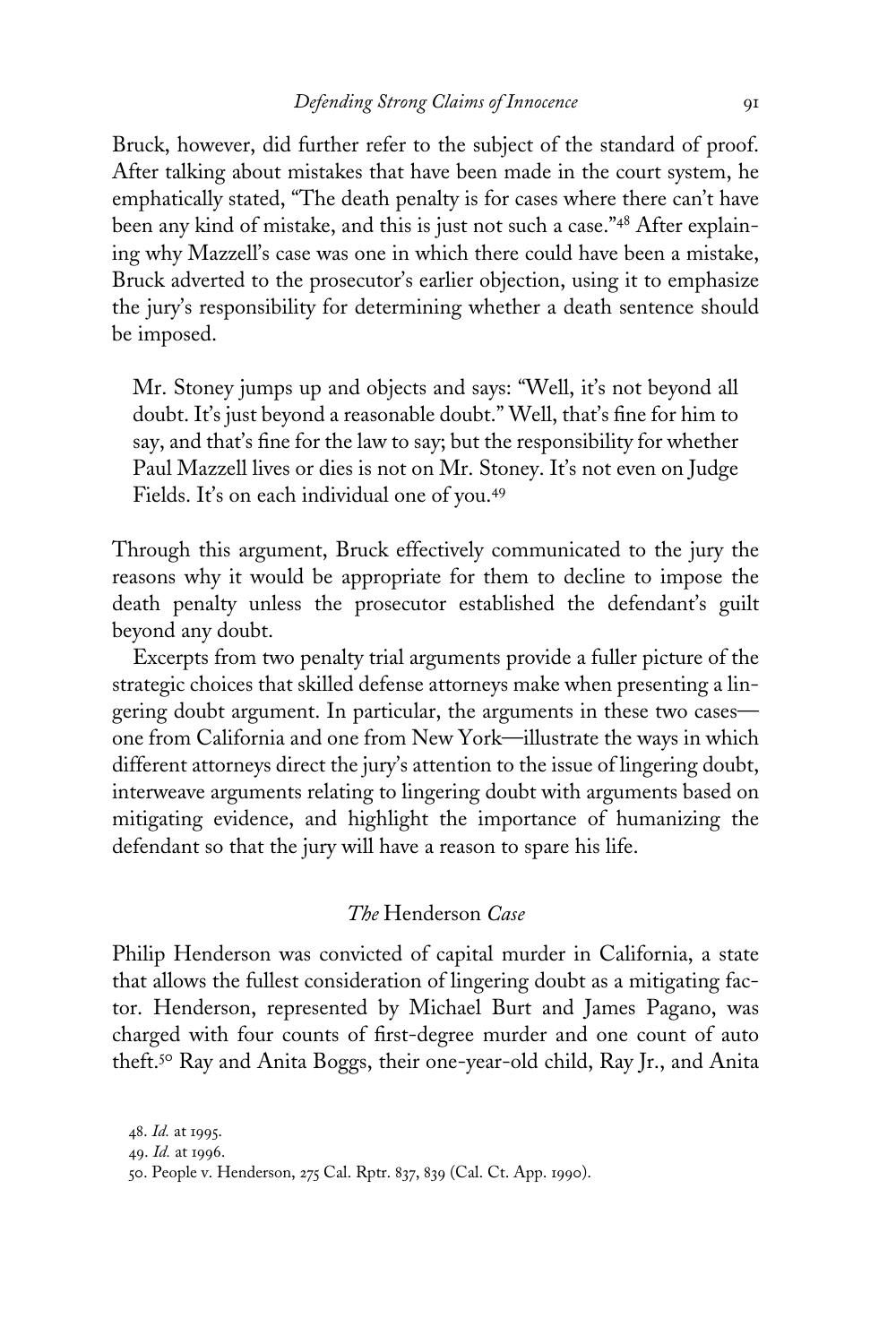Boggs's unborn fetus<sup>51</sup> were found dead on or about February 28, 1982, in the area underneath their apartment (which was on stilts) and in the backyard of the apartment building. Ray had been shot to death and Anita had been strangled.52 The Boggs family had been killed about six weeks earlier, during the second week of January 1982, and items belonging to them had been taken from their apartment at the time of their deaths.<sup>53</sup>

The police investigating the case determined that Philip Henderson and his wife Velma had stayed at the Boggses' apartment in January 1982. When contacted by the police, Henderson told them he and his wife had last seen the Boggses on January 11, the day on which the Hendersons left San Francisco to go to Florida. Henderson did not admit to the police that he had taken the Boggses' property or tell them that he had noticed anything unusual in the apartment before he and his wife left for Florida.

The police then discovered that Henderson and his wife had sold property that belonged to Ray Boggs during their trip to Florida.54 In addition, witnesses noticed that Henderson had in his possession a .22 caliber long rifle similar to a rifle belonging to Boggs.<sup>55</sup> A criminalist testified that the bullet retrieved from Ray Boggs's brain was fired from a .22 caliber long rifle. While the expert could not positively identify the rifle possessed by Henderson as the one that had fired the bullet, he testified that the identifying characteristics of a bullet fired from that gun were "consistent with the characteristics found on the bullet which killed Ray Boggs."56

Henderson testified in his own defense. He denied the murders but admitted that he and his wife stole the Boggses' property on January 11. He testified that Boggs was involved in selling drugs and that on one occasion he had been threatened by two men, including one called "Hawaiian Jimmy," who beat Boggs on the head with a cane. He testified that he and his wife decided to leave for Florida because they were frightened by Boggs's drug business and the violence that accompanied it.

Henderson claimed that on January 11 he and his wife had helped Ray Boggs look for Ray's wife, who was missing. When they returned to the Boggses' apartment that evening, the apartment was in disarray and Ray Boggs's rifle was off the rack and leaning against the wall. The Hendersons

56. *Id.*

<sup>51.</sup> *See* Cal. Penal Code § 187(a) (Deering 2003).

<sup>52.</sup> *Henderson,* 275 Cal. Rptr. at 840–41.

<sup>53.</sup> *Id.* at 840–41.

<sup>54.</sup> *Id.* at 842.

<sup>55.</sup> *Id.* at 842–43. One of these witnesses also testified that Henderson told him that he and his wife were "on the run." *Id.* at 843.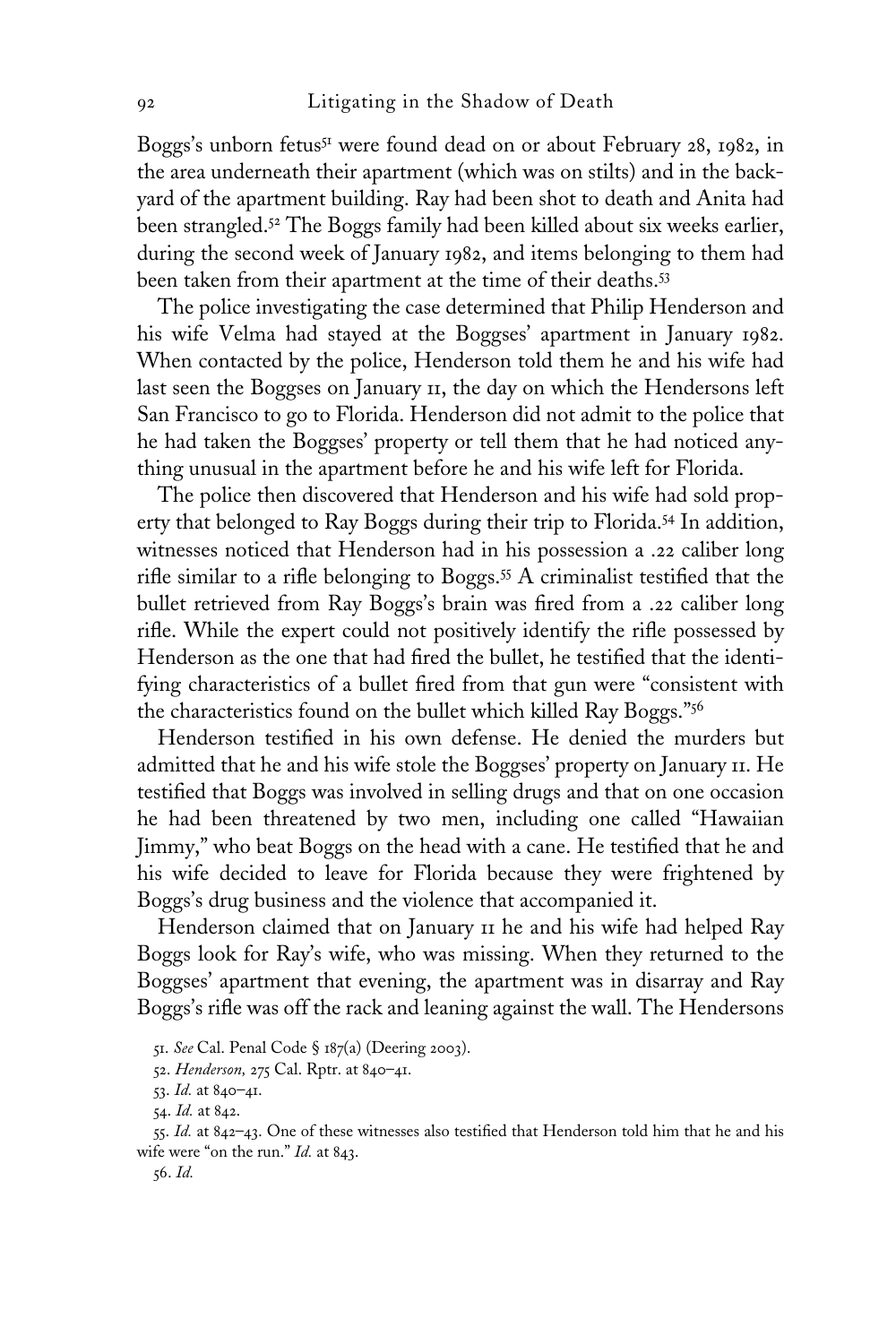became frightened by the circumstances and decided this would be a good time to leave. Because they had little money, "[t]hey decided to steal the Boggses' property."<sup>57</sup> Among other things, they took Ray's rifle and truck. Later, Henderson sold some of the stolen property. He admitted that he initially lied to the police about his activities because he did not want to be prosecuted for stealing the Boggses' property.

After five or six days of deliberations, the jury found Henderson guilty of two counts of capital murder and several lesser crimes. Because the defense had presented a strong claim of innocence at the guilt trial, Henderson's attorneys decided to present evidence and arguments relating to lingering doubt at the penalty trial.

During the penalty trial, the defense introduced evidence relating to the defendant's innocence that had not been admitted and would not have been admissible during the guilt trial. Most significantly, Rose Marie Hunt was allowed to give her opinion as to the appropriate penalty for Henderson. Hunt was a close friend of the Boggses and the godmother to the Boggses' one-year-old child; she knew not only the Hendersons and the Boggses, but also the other people who were associated with both families during the period when the murders occurred. She testified that in her opinion Mr. Henderson should be given a life sentence because "there's other parties involved in this that hasn't been brought forth."58 Asked to explain, she broke down in tears and testified from her wheelchair, "I believe that if he's executed in the gas chamber he may be executed as an innocent victim. And I believe at that time when the true people have (been) found out, there will be no way to bring him back to life like there is no way to bring my friends back to life. I believe that if he is put to life imprisonment without possibility of parole, that if he is guilty, then he's punished. If he is not guilty, he has the possibility of coming out and the real people being convicted."59 Other witnesses who knew Henderson also testified that in their opinions Henderson was not guilty of the killings that had been committed.<sup>60</sup>

During his closing argument at the penalty trial, the prosecutor specifically addressed the issue of lingering doubt. He first referred to the testimony of the witnesses who expressed the opinion that Henderson was not guilty. He argued that these witnesses lacked the knowledge necessary

<sup>57.</sup> *Id.* at 844.

<sup>58.</sup> People v. Henderson, *supra* note 50, Record 6955 [hereinafter Henderson Record].

<sup>59.</sup> *Id.* at 6957.

<sup>60.</sup> Burt Interview, *supra* note 2.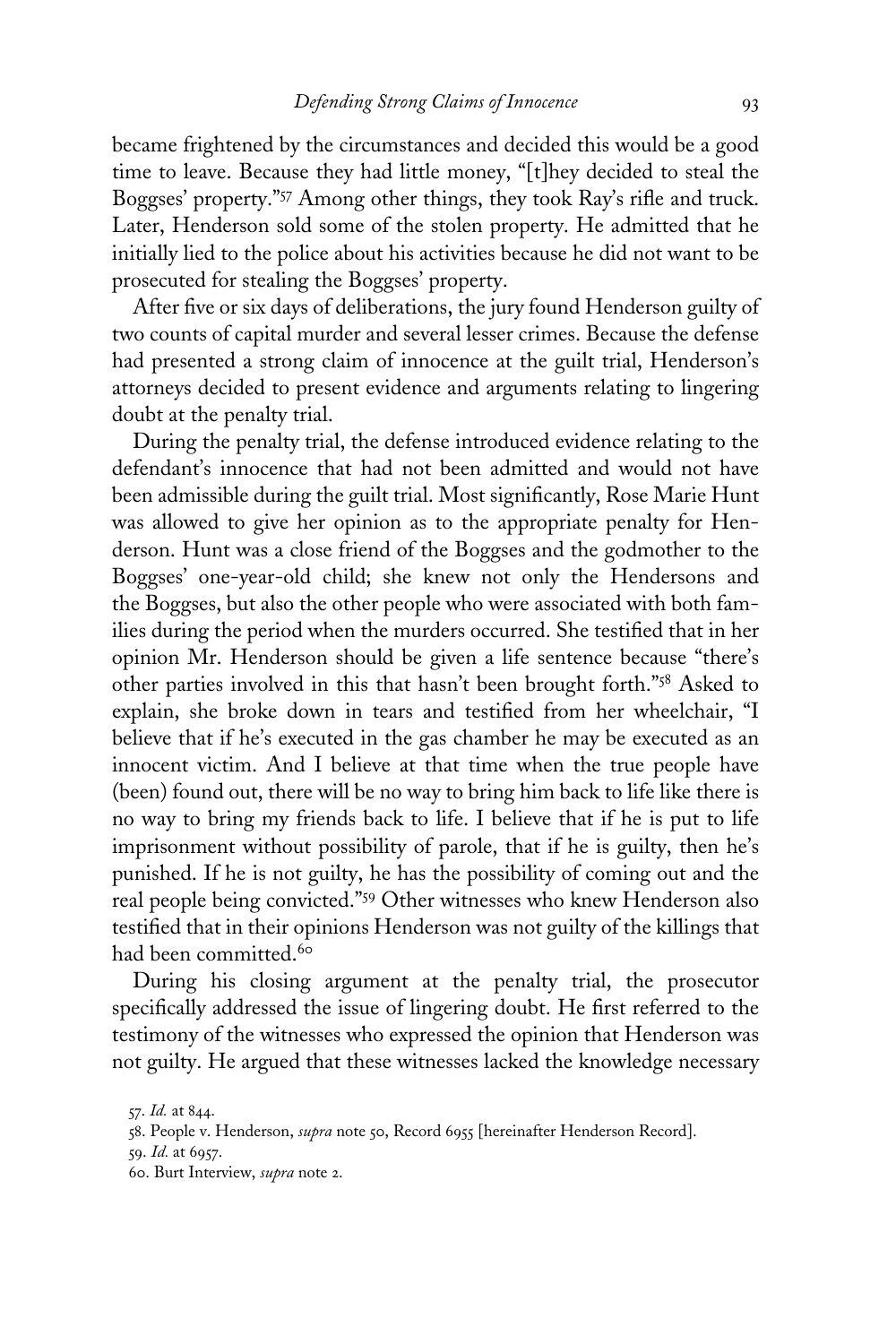for an informed opinion. He pointed out that some of the witnesses could not assess the defendant's propensities at the time of the crime because they had not seen him for many years.<sup>61</sup> In the case of Ms. Hunt, he emphasized that she had not attended the guilt trial. He then said:

She didn't listen to the evidence. She didn't consider that evidence. That's like someone being a Monday morning quarterback who didn't even watch the game the day before. I object to that. I think that's real inappropriate.<sup>62</sup>

After thus seeking to dismiss the testimony of the defense's lingering doubt witnesses, the prosecutor argued that the jury's verdict at the guilt stage should preclude the defense from establishing lingering doubt as a mitigating factor.

Now, if there is a doubt in your mind, I like to think—I like to think that you'll resolve that in the guilt phase. And I think you did on certain of the offenses. I think you gave the defendant every benefit of every doubt that he was ever able to get. . . . But I submit to you any doubt was resolved in that jury room in the guilt phase. And I'll submit to you that it's rather, it's rather a strong word, and I apologize, but it's rather insulting to get up here and say maybe you were wrong, just maybe you were a tiny bit.<sup>63</sup>

Consistent with the empirical data relating to capital jurors' attitudes, the prosecutor's assertion that defense counsel's lingering doubt argument was "insulting" seemed designed to lead the jury to weigh that argument against the defendant because it represented a refusal on the part of the defense to accept the jury's verdict.

The prosecutor's primary argument, however, was that the jury should view their verdict at the guilt stage as foreclosing any doubts as to the defendant's guilt. After characterizing the lingering doubt argument as insulting, the prosecutor returned to this theme.

62. *Id.* at 7153. 63. *Id.* at 7154.

<sup>61.</sup> Henderson Record, *supra* note 58, at 7152 (witnesses were basing their opinions on "someone they knew ten years ago, 15 years ago, 19 years ago in the case of Mr. Comorato [who] knew the defendant when he was ten years old").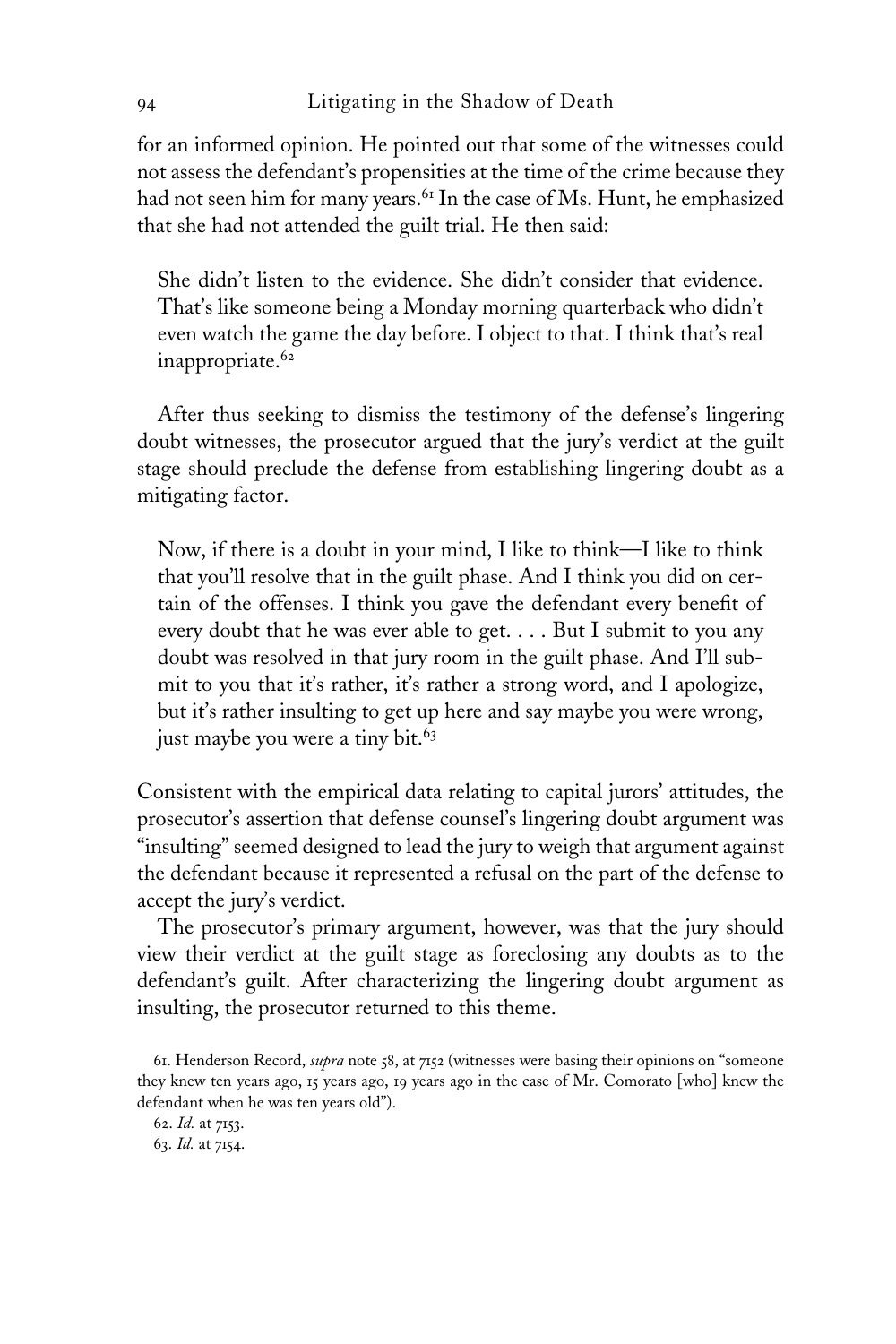People have to make decisions. If we never made decisions, we would never move. Some of you in occupations make decisions, life and death decisions on a daily basis. You have to make decisions. You made your decision, let's go with it now. If you are going to return a verdict of life without possibility of parole, I hope you do it for other than lingering doubt. I think that is selling yourself short. That is a cop out.<sup>64</sup>

The prosecutor thus continually sought to reinforce the idea that, through its verdict at the guilt stage, the jury had resolved all doubts against the defendant.

Defense counsel James Pagano, who had not participated in the guilt trial but was the primary attorney during the penalty trial,<sup>65</sup> made the final argument to the penalty jury.<sup>66</sup> Early in the argument, Pagano referred to the jury's lengthy deliberations, observing that it showed they were "serious about [their] job."67 A little later, he specifically responded to the prosecutor's argument relating to lingering doubt, emphasizing that a higher standard of proof should be required to impose the death penalty.

And in spite of what counsel said, lingering doubt is very valid here especially in the facts and circumstances of this case. . . . You can find somebody guilty beyond a reasonable doubt, we explained that to you in the voir dire. There is that higher area, just that little bit more. And they allow you because this is the death penalty case.<sup>68</sup>

Consistent with David Bruck's approach, Pagano next asked the jury to visualize how the case might look to them in the future.

And you can say yes, I believe I found this is the guy, that did it beyond a reasonable doubt, but would you 5 years from now, 10 years from now, 20 years from now, this is the guy that did it, he really did it.<sup>69</sup>

64. *Id.* at 7154–55.

65. Burt Interview, *supra* note 2.

66. In California, the defense always has the opportunity to make the final penalty trial argument in a capital case. *Id.*

67. Henderson Record, *supra* note 58, at 7171.

68. *Id.* at 7173.

69. *Id.*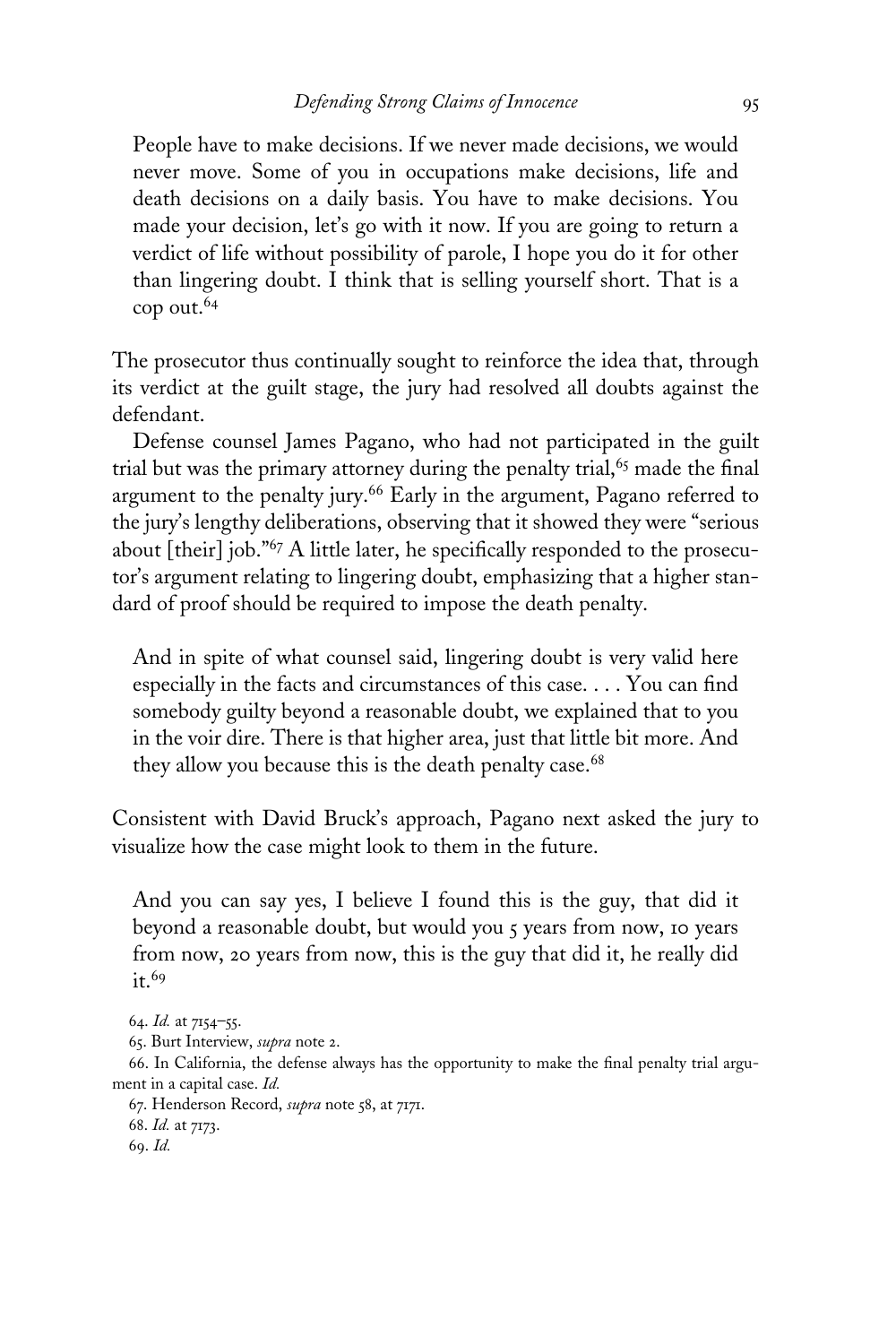Having developed the framework for arguing lingering doubt, Pagano proceeded to argue that specific aspects of the case "cried [out] for lingering doubt."70 He argued, for example, that the jury should give weight to Rose Marie Hunt's opinion:

[N]obody knows the cast of characters that hung out at 753 Webster Street or that other milieu down at Jack In The Box better than Rose Marie Hunt. And the child's godmother is telling you you may have the wrong person here, better give it some attention. $7<sup>T</sup>$ 

He also argued that, in view of the circumstantial nature of the government's case, the jury should give weight to the witnesses who testified as to Henderson's nonviolent character.

There is no smoking gun here . . . it is circumstantial evidence. Mr. Henderson was on trial. It was reasonable for you to conclude, perhaps, what you did. But now in the penalty phase you've got to know a little bit more about Phil Henderson.72

During the rest of his argument, Pagano talked primarily about the defense witnesses who had testified on Henderson's behalf at the penalty trial. Since this testimony could accurately be characterized as "good guy" evidence, Pagano was able to effectively interweave two interrelated arguments: the witnesses' testimony showed that Henderson's was "a life worth sparing" and that "[t]here [was] a lingering doubt" as to his guilt.<sup>73</sup>

During the latter part of his argument, Pagano focused primarily on the penalty trial evidence relating to Henderson's background and character. He talked about Henderson's life, including the people who cared about him, his nonviolent character, and his kindness to children. Through this argument, Pagano sought to humanize Henderson and to convince the jury that his life was worth sparing. Pagano also referred to testimony that indicated Henderson would not be a threat to anyone if he was incarcerated for life.<sup>74</sup> He ended by urging the jury to accept the alternative of life imprisonment.75

70. *Id.* at 7174. 71. *Id.* 72. *Id.* at 7177. 73. *Id.* at 7172–85. 74. *Id.* at 7188. 75. *Id.* at 7194.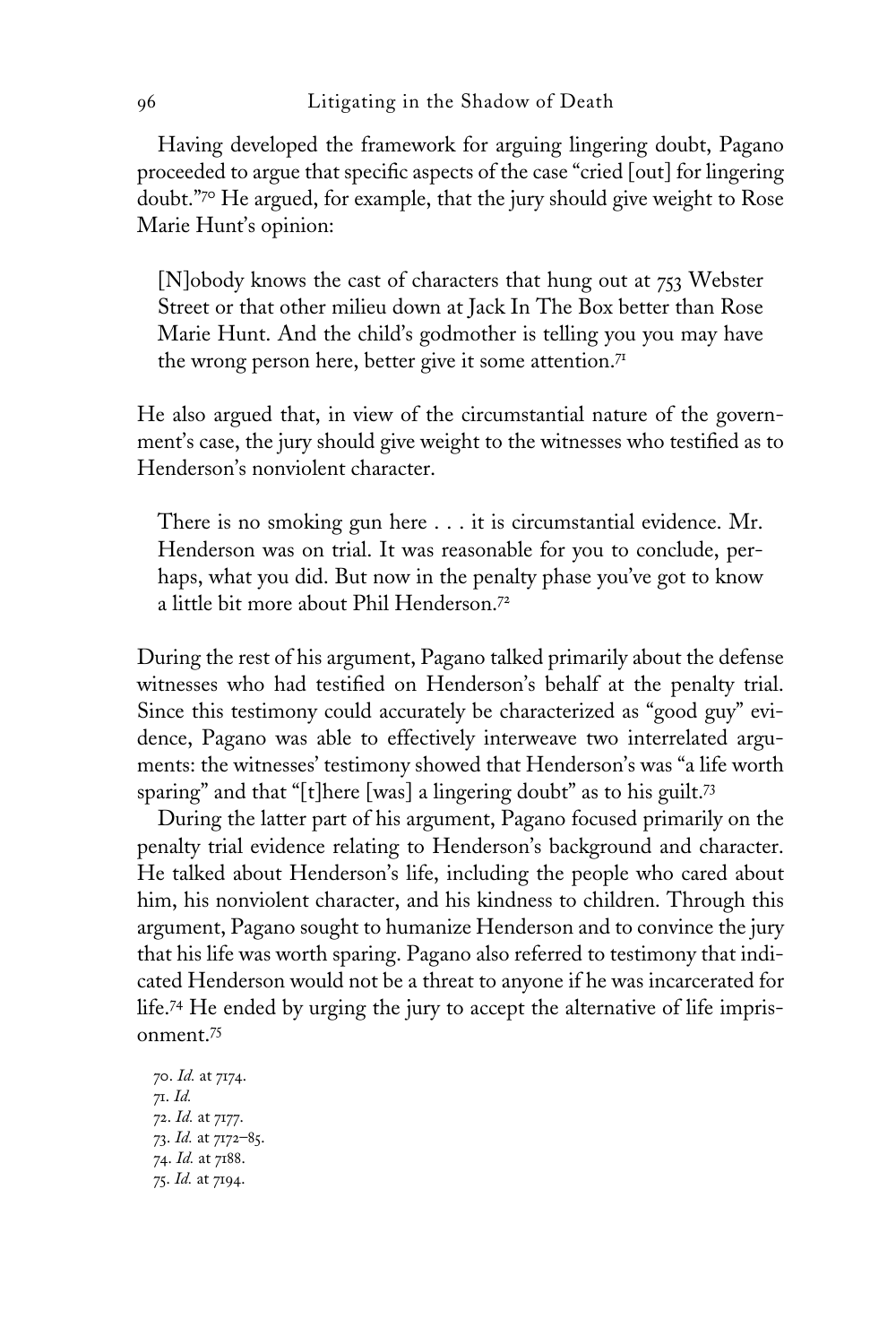In accordance with California law, the judge instructed the jury that, in deciding whether the defendant should be sentenced to death, one of the mitigating factors they could consider was "any lingering doubt you may have about his guilt."7<sup>6</sup> After a relatively short deliberation, the jury imposed a sentence of life without possibility of parole.77

#### *The* McIntosh *Case*

The penalty trial of Dalkeith McIntosh, who was convicted of capital murder in New York, is one in which the defense elected to introduce doubleedged mitigating evidence at the penalty trial. The defense attorney's closing argument, moreover, which interwove appeals to "lingering doubt" with a narration of the defendant's history, provides an unusually powerful example of a closing argument that the defendant should be spared both because there was lingering doubt as to his guilt and because influences beyond his control reduced his capacity to control his conduct.

McIntosh was charged with two murders and felonious assault. The prosecution claimed that he shot his estranged wife, who was a corrections officer, one of her daughters, and her six-year-old grandson. The two women died, but the six-year-old survived and testified against McIntosh. McIntosh had previously been charged with assault in a domestic incident involving his estranged wife; the prosecution's theory was that McIntosh killed his wife to prevent her from testifying against him in the assault case and then shot the others because they witnessed his murder of his wife.78 McIntosh also had several other prior convictions, including at least one for assault and battery.79

The shootings took place on a secluded street in a sparsely populated area just outside Poughkeepsie, New York. At the time of the shooting, the three victims were in a Volkswagen bug which was stopped in the middle of the street. A motorist driving in the opposite direction arrived just as the shooter, a black male, fled into a wooded area on the large grounds of a closed state psychiatric hospital. Police responded quickly. About a half hour later, an officer on the opposite side of the hospital grounds saw

<sup>76.</sup> *Id.* at 7205.

<sup>77.</sup> Burt Interview, *supra* note 2.

<sup>78.</sup> E-mail from Russell Stetler (July 3, 2003) (on file with author).

<sup>79.</sup> Telephone Interview with Russell Stetler, Director of Investigation and Mitigation for the New York State Capital Punishment Defender Organization (June 5, 2003) [hereinafter Stetler Interview].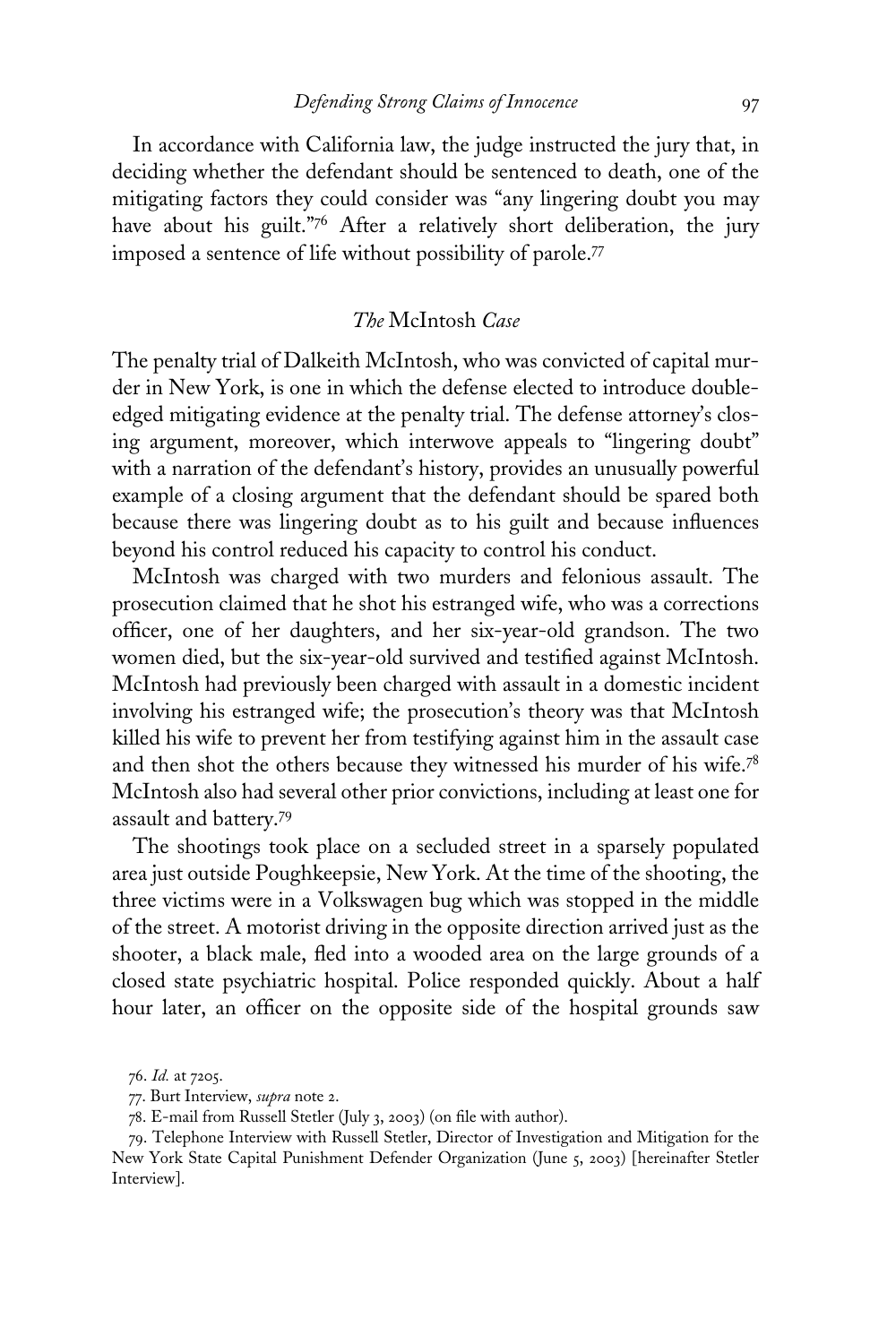McIntosh walking toward town through a swamp. When he asked McIntosh to stop, McIntosh ran; the pursuing officer eventually placed him under arrest.

The six-year-old witness identified McIntosh as the shooter. McIntosh's principal trial attorney, William Tendy, argued that this child, who had a long history of mental and emotional disorders, was highly vulnerable to suggestion and that the circumstances under which he identified McIntosh made the identification unreliable. To support the child's identification, the government presented evidence that, more than a year after the crime, an environmental cleanup crew clearing the swamp where McIntosh was seen by the police found a no-longer-operable handgun, and an FBI analyst testified that the bullet lead in this handgun matched the lead in the slugs that killed the victims. Since the swamp had been thoroughly searched at the time of McIntosh's arrest, Tendy vigorously attacked the government's effort to establish a connection between McIntosh and the newly discovered murder weapon. At the conclusion of the guilt trial, McIntosh was convicted of four counts of capital murder.<sup>80</sup>

At the penalty trial, Tendy made both the opening statement and closing argument to the jury. Early in his opening statement, he told the jury he was "going to be honest with" them and "do things some people told me not to do."81 He then said:

I disagree with your verdict. I have to say that. I know I'm not supposed to. I know it's not something you want to hear, but it's something I'm going to say. I have tried to be as honest with you as I can. I hope you respect that. I know you have been honest with us, especially with me, and I respect that as well. So I accept your verdict. I have to. I'm no use to this man if I don't. I accept it. I understand it, I respect it, but I disagree with it.<sup>82</sup>

# After some further comments relating to his disappointment with the jury's verdict, Tendy stated that the purpose of the penalty trial was "to decide if

80. Two involved the intentional murder of his estranged wife and her daughter in the same transaction that involved the intentional murder of the other and two involved the intentional killing of his estranged wife's daughter to prevent her from testifying as a witness to the murder of his estranged wife and the attempted murder of her grandson. *See* N.Y. Penal Law § 400.27(3) (Consol. 2003).

81. People v. Dalkeith McIntosh, State of New York, County Court, Dutchess County, Index #1996/4530 Superseding Indictment #146/96, Before County Court Judge George Marlow, Tendy Opening Statement in Penalty Trial 27 [hereinafter Tendy Opening Statement].

82. *Id.* at 28.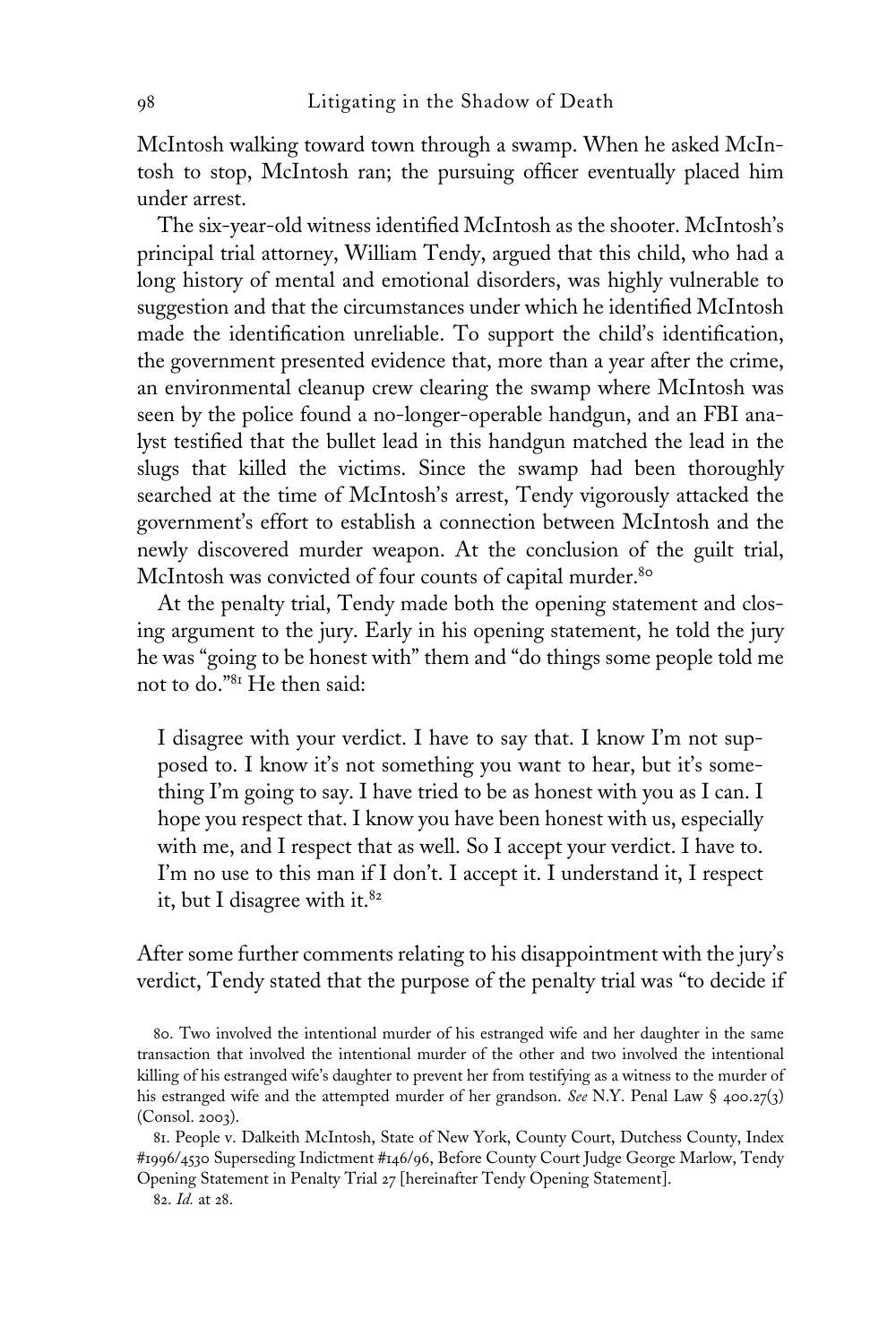this man lives or dies."83 In explaining how the jury should approach this decision, he referred to the fact that a juror's lingering doubt could be a basis for voting against the death penalty.84 He also told the jury that the defense would present witnesses that would enable them to "learn a little bit about this man."85

Tendy then provided an overview of the defendant's life story and alluded to the conflict between himself and the defendant with respect to presenting this story to the jury.

It's a very, very sad story. He doesn't want it told. This man doesn't want this story told, he doesn't want to hear it, and I have taken that decision away from him. There's some painful memories here. . . . I think . . . that his punishment really began the day that he was born and will continue until the day he dies.<sup>86</sup>

During the penalty trial, the defense presented witnesses who developed the salient details of McIntosh's sad story, which included an impoverished childhood in Jamaica, horrendous child abuse, and the defendant's struggles to overcome severe mental and physical problems.

Some of this evidence was certainly double-edged in the sense that it might lead the jury to believe that the defendant's prolonged exposure to abuse would enhance his propensity toward violence, thereby increasing both the jury's confidence in its earlier guilty verdict and their sense that, if McIntosh's life was spared, he might be dangerous in the future. Nevertheless, the defense presented McIntosh's tragic life story in graphic detail. In his final argument to the jury, moreover, Tendy emphasized some of the most horrendous aspects of McIntosh's history.

This man was born to a mother who never wanted him and a father who abandoned him. . . . All he ever knew was hatred and cruelty. That's what he was raised on. He had a stutter so bad that he was afraid to speak, and when he did everybody laughed at him, taunted him, and he became so afraid that finally he shut down, stopped talking as a child. . . . And brutalized beyond anything that I could ever imagine. Whipped until he was cut and bleeding, whipped with sticks

83. *Id.* at 31. 84. *Id.* at 32. 85. *Id.* at 34. 86. *Id.* at 35.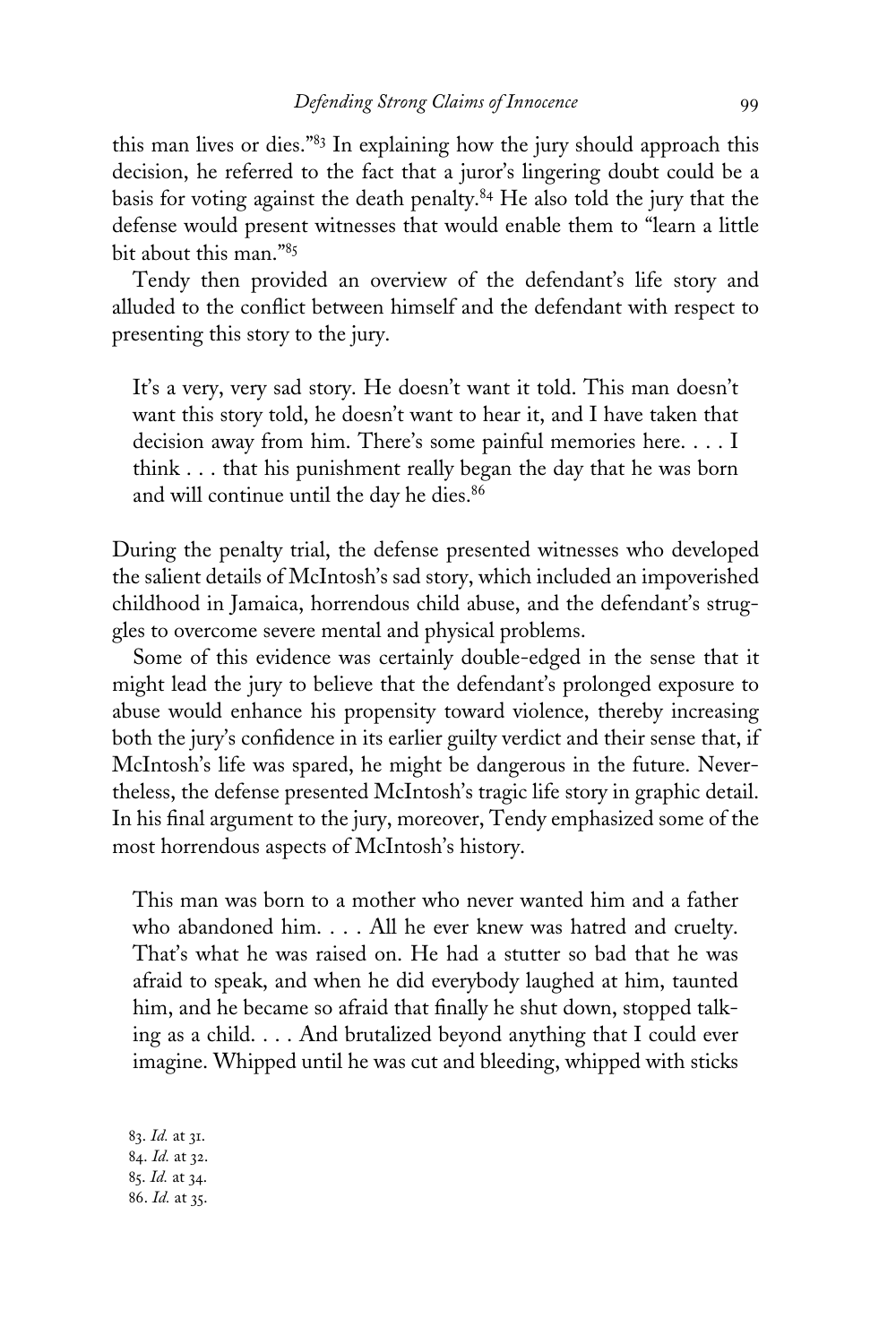soaked in salt water so when the cuts were there they would burn from the salt.  $\ldots$  This was a small child. This is mitigation.<sup>87</sup>

Later in his argument, Tendy reiterated that he did not "believe [McIntosh] committed these crimes."88 Nevertheless, he also made a powerful statement explaining why McIntosh's tragic history should be relevant to the jury's sentencing decision: He told the jury that to make that decision they needed "to walk in this man's footsteps."89 In recounting those footsteps, he focused especially on the significance of the brutal child abuse.

If your mother savagely beat you as a child, took out a whip and whipped you with it until your skin bled, until your skin was cut and salt got into the wound and made it burn, if she took a board and beat you with it, took a pot and hit you with it until your head was bleeding, and she took your head and slammed it against walls, and if she took a wooden board with a nail in it and beat you while your flesh was being cut, telling you she wants you dead, tell me where would you all be right now? You want to talk about a choice?<sup>90</sup>

In this part of the argument, Tendy's point seemed to be that the abuse McIntosh suffered impaired his capacity to govern his conduct, thus reducing his culpability for any crimes he may have committed. Although this argument—and the vivid description of the abuse that supported it could have had the potential for undercutting Tendy's arguments based on lingering doubt, Tendy obviously believed that this was a risk worth taking. In order to humanize McIntosh, Tendy presented the full history of McIntosh's childhood so that the jury would be able to see not only the man Dalkeith McIntosh but "also that little boy."91

In charging the jury, the judge in the *McIntosh* case said nothing about "lingering doubt" but, in accordance with New York law, told them that they could return a life sentence even if they found that the aggravating circumstances outweighed the mitigating circumstances. After fairly short deliberations, the jury imposed a sentence of life without possibility of parole.<sup>92</sup>

<sup>87.</sup> Tendy's Summation in Penalty Trial 28–31 [hereinafter Tendy's Summation].

<sup>88.</sup> *Id.* at 36.

<sup>89.</sup> *Id.* at 39.

<sup>90.</sup> *Id.* at 42.

<sup>91.</sup> *Id.* at 52.

<sup>92.</sup> Stetler Interview, *supra* note 79.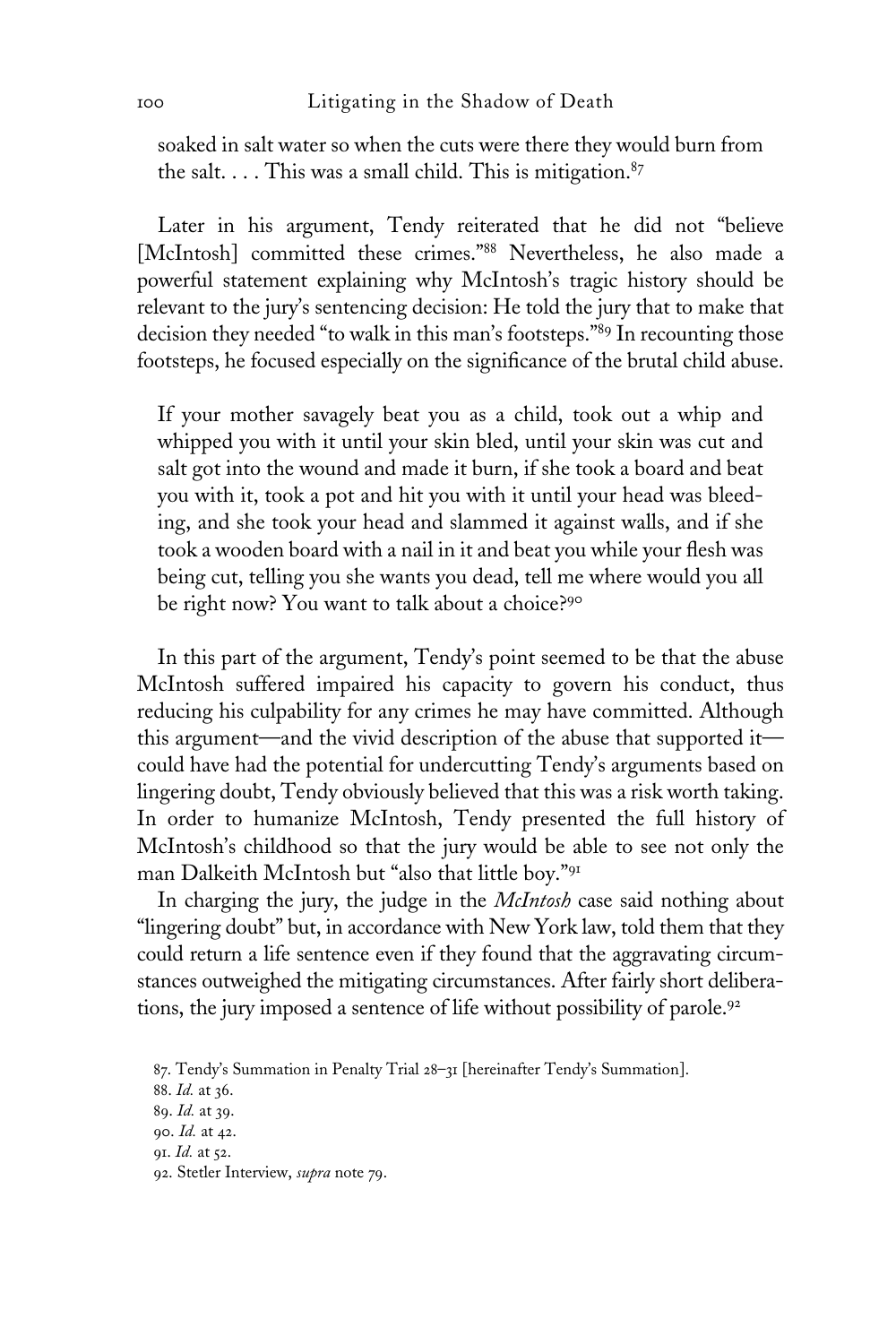# *Further Reflections*

Based on the material in this chapter, several points seem clear: attorneys representing defendants with strong claims of innocence have to make difficult strategic choices; and, in some instances, inexperienced attorneys' choices increase the likelihood that the defendants they represent will be sentenced to death. Experienced capital defense attorneys' strategic choices relating to the introduction of evidence at these defendants' penalty trials, moreover, provide information that is pertinent to assessing the circumstances under which a capital defendant's attorney can make a reasonable strategic choice to curtail investigation for mitigating evidence.

The reason an attorney representing a capital defendant with a strong claim of innocence has to confront difficult strategic choices is that there is a potential conflict between the goals to be achieved at the guilt and penalty trials. If the attorney places her primary emphasis on securing a favorable verdict at one trial, she may jeopardize the defendant's chances at the other one. Most often, inexperienced attorneys place undue emphasis on securing a favorable verdict at the defendant's guilt trial, thereby jeopardizing his chances at the penalty trial.

The defendant's instructions to his attorney, moreover, may exacerbate the problem. The defendant may instruct the attorney to focus primarily or exclusively on asserting his claim of innocence. It the attorney decides to adopt this approach and the defendant is convicted of the capital offense, the defense will then have little or no mitigating evidence to introduce at the defendant's penalty trial.

In such cases, the defense attorney can argue to the penalty jury that it should spare the defendant because of its lingering doubt as to his guilt. If the jury feels there is no doubt as to the defendant's guilt, however, this strategy is likely to be counterproductive. The jury may feel that the defendant's failure to accept responsibility for his actions is a consideration that argues in favor of imposing the death penalty. In addition, the defense's failure to introduce mitigating evidence that will humanize the defendant reduces the likelihood that the jury will obtain the kind of understanding of the defendant that could lead it to spare his life. In these cases, the defense attorney's strategy will increase the defendant's chances of receiving the death sentence. Paradoxically, a capital defendant's strong claim of innocence thus sometimes creates a trap for unwary defense counsel that, if not avoided, will increase the likelihood of the defendant's execution.

The strategy adopted by experienced capital defense attorneys shows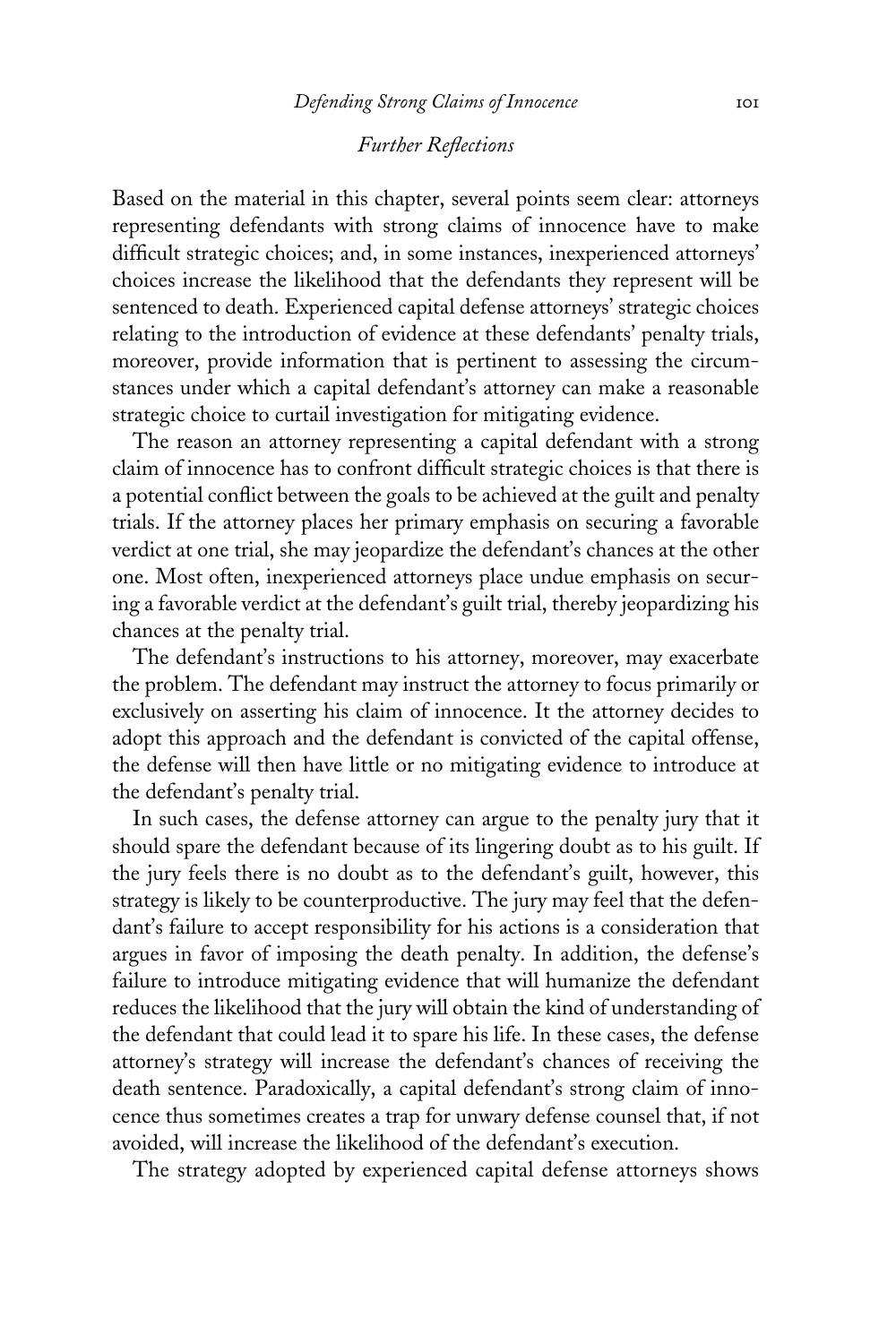how these attorneys are able to avoid this trap. Regardless of the strength of the capital defendant's claim of innocence, these attorneys conduct a full investigation for mitigating evidence. Whether or not they argue that the jury should spare the defendant on the basis of its lingering doubt as to his guilt, moreover, they introduce significant mitigating evidence relating to the defendant's background at the penalty trial. As William Tendy's strategy in the *McIntosh* case demonstrates, these attorneys will choose to introduce mitigating evidence that is double-edged in the sense that it reveals the defendant was subjected to influences that may increase his propensity toward violence rather than introduce no mitigating evidence at all. Introducing even double-edged mitigating evidence may lead the jury to understand the defendant so that, even if they totally reject his claim of innocence, they will have sufficient empathy for him to spare his life.

The defense strategy in cases like *McIntosh* provides data bearing on the question of when a defense attorney can make a reasonable strategic decision to curtail investigation for mitigating evidence because she believes the mitigating evidence likely to be found would not be helpful. When a capital defendant has a strong claim of innocence, it would be plausible to assume that the defense might want to curtail investigation for mitigating evidence when it appears that the only mitigating evidence likely to be found will be double-edged in the sense that it has some tendency to undermine the defendant's claim of innocence. As Tendy's performance in *McIntosh* demonstrates, however, if it is necessary to introduce doubleedged mitigating evidence in order to provide the jury with a full picture of the defendant's background, experienced capital defense attorneys will introduce that evidence despite its possible inconsistency with the defendant's claim of innocence.

If experienced defense counsel will opt for introducing double-edged mitigating evidence for the purpose of explaining the defendant's background in these cases, then clearly they will employ the same approach in capital cases in which the defendant's innocence is not at issue.<sup>93</sup> The lesson to be drawn from the material presented in this chapter is thus that experienced capital defense attorneys will almost never curtail investigation for mitigating evidence at an early stage of the proceedings because of a conclusion that the evidence likely to be found would not be intro-

<sup>93.</sup> For examples, see *infra* Chapter 5.